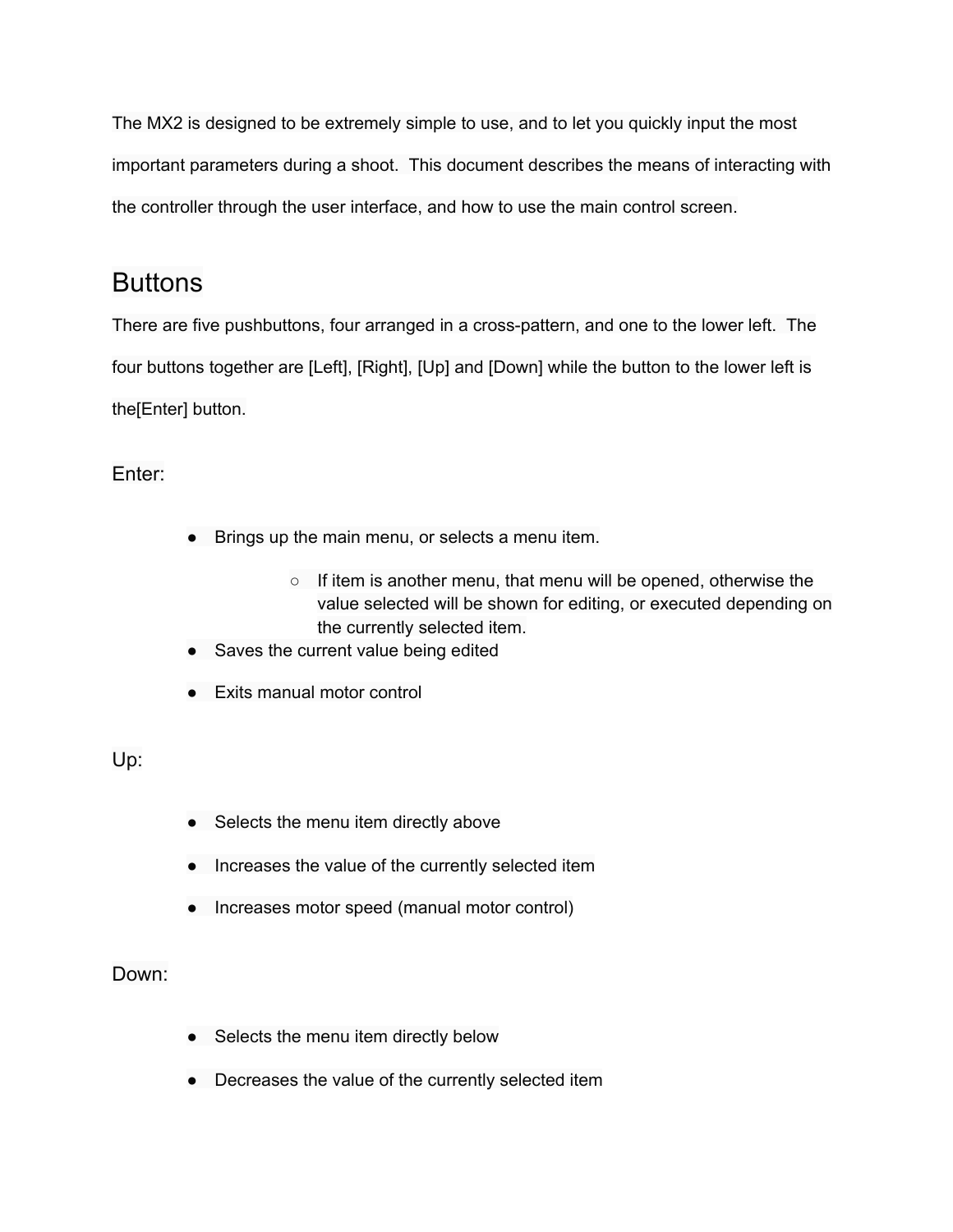● Decreases motor speed (manual motor control)

Left:

- Moves input selection left (main screen only)
- Moves current motor left (manual motor control)

### Right:

- Moves input selection right (main screen only)
- Cancels value input (when changing the value of a selected item)
- Moves current motor right (manual motor control)

## Menus and Editing Values

When on the Main Screen, pressing the Enter button will draw the main menu. Pressing [Enter] on any menu item will either draw the sub-menu selected or, if the item selected is an input, it will be displayed for editing. When a value for editing is displayed, you may use [Up] and [Down] to alter the value. If you wish to save the value, simply press [Enter] again. To exit the editor without saving, press the [Right] button and the original value will be restored. The [Right] button also functions as the "back" button, allowing one to go back one level from any menu, or return to the Main Screen from the top-level menu.

For some values that you can edit, a limited selection of choices such as 'Up/Down', 'On/Off', 'Left/Right' may be displayed. Pressing either [Up] or [Down] in the edit screen will alternate between the available values. For some values, you may be allowed to enter more or less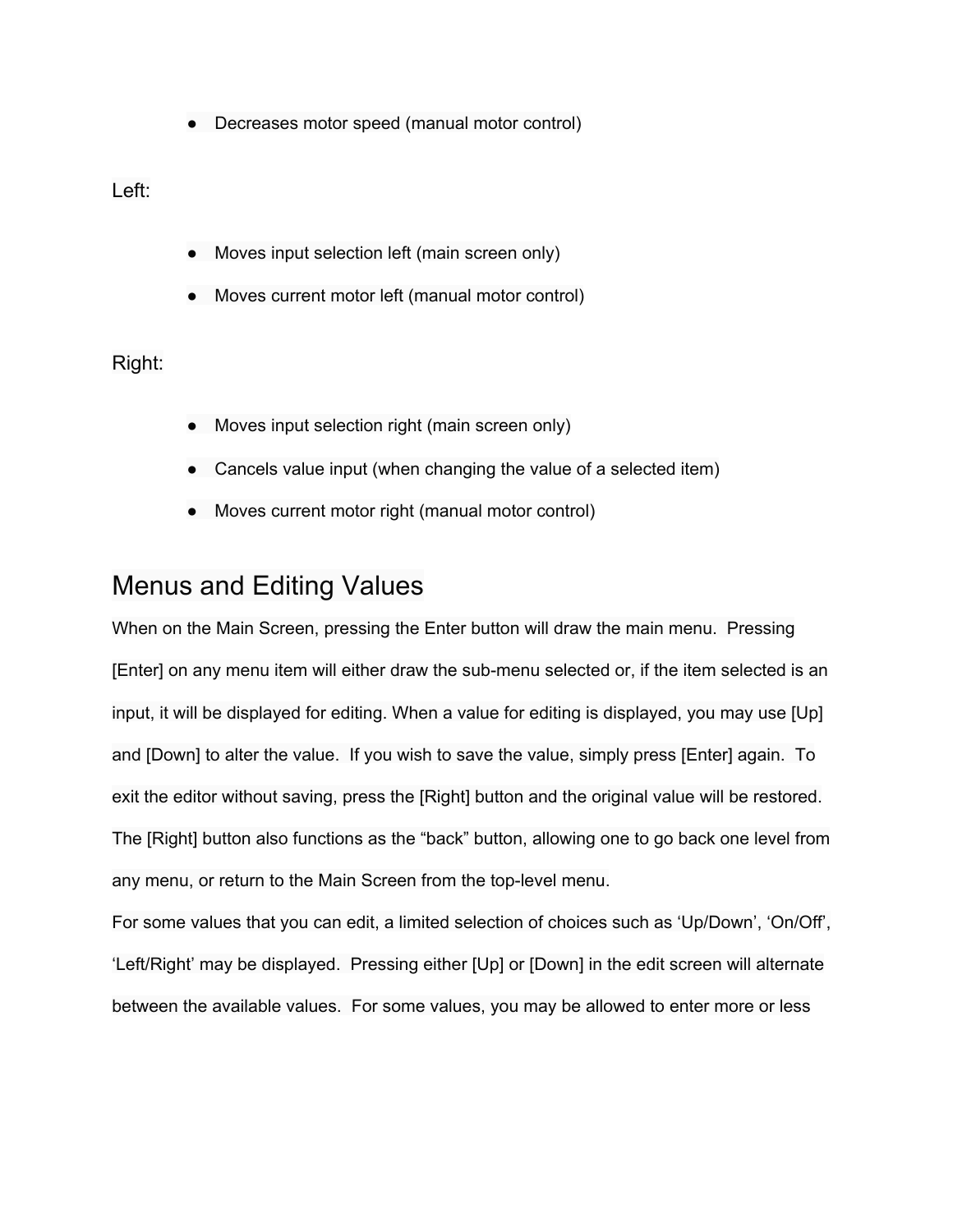than the value accepts — when saving in these cases the value will be set at its minimum or maximum, and will reflect this when next displayed.

To increase or decrease a number, you can simply hold [Up] or [Down] to continue to increase or decrease the value for as long as you hold it down. The longer the button is held, the faster it increases or decreases a value. In this manner, you may easily enter large numbers.

## Saving Input Values Permanently

When editing certain values (such as RPM for a motor axis, interval time, etc.) they are automatically saved to permanent memory for you. In this way, you will not have to make the same changes between re-start. The values which are saved permanently are indicated in their appropriate documentation. To wipe out permanent memory, and reset to default values, choose the 'Reset Mem' option in the Main Settings menu. Please note that direction and speed of a given axis are designed to be changed regularly, and are not saved to permanent memory.

## The Main Screen

The Main Screen provides an overview of the current status and also allows for quick modification of key operating parameters. This screen has the following layout:

-----------------

**On 3s [15]**

**R30.50% L0.00%**

-----------------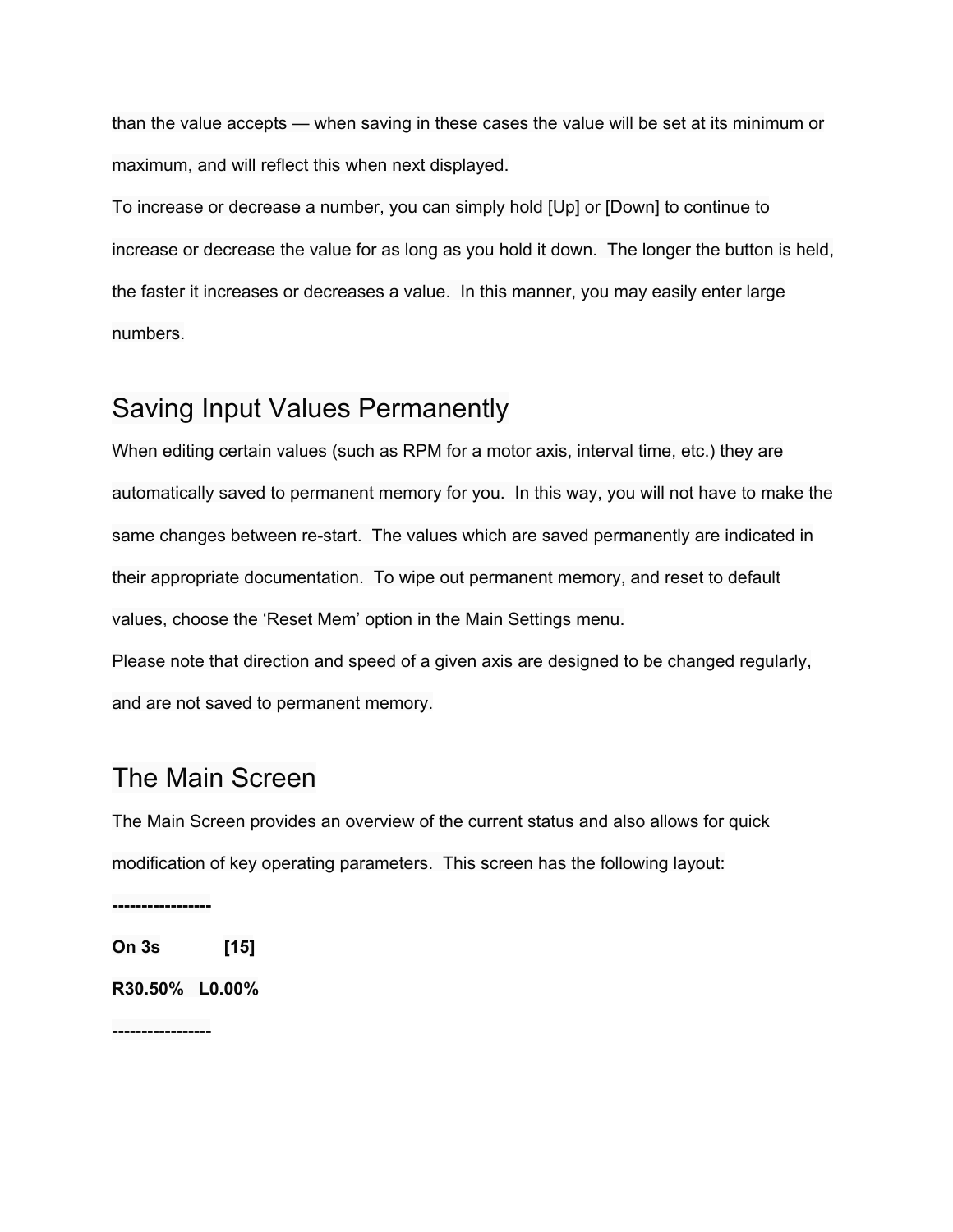On the first line we have the current status (On or Off), the intervalometer timing (3s), and a count of shots fired since turned on ([15]). The second line displays the direction and speed for each motor, with motor 1 on the left, and motor 2 on the right.

Pressing [Right] will advance through the values that can be changed directly from the main screen: status, timing, direction and speed of each motor. When a particular value is displayed with a flashing cursor on it, you can change the value using [Up] and [Down]. **Notes:**

- You may change any value when the shoot is running it will take effect immediately.
- Motor speed can be displayed in either percentage  $(\%)$ , inches-per-minute (i), or cm-per-minute (c) this is configurable in the Settings menu.
- Pressing [Left] will back up one setting on the screen
- Pressing [Enter] at any time when on the main screen will bring up the Main Menu, even if program is running

With the MX2 controller, you can either display and input speeds in percentages of maximum (relative) or inches per minute (absolute).

The speed display setting is global, and impacts all axes. You may not configure one for relative and one for absolute speed display.

If you modify the speed for a given axis while the program is running, it will immediately take effect.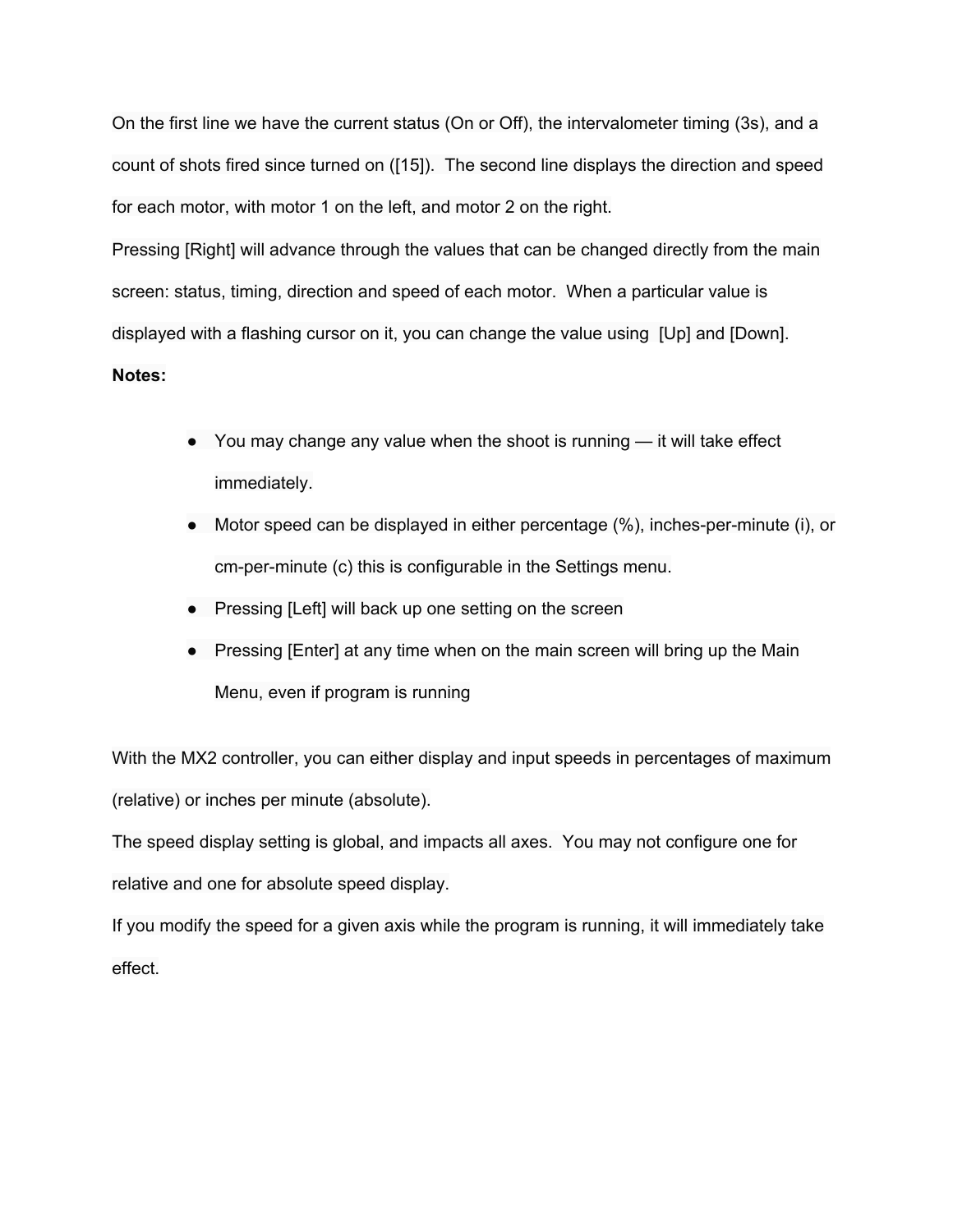# Displaying in Relative Speeds (Percentage)

When displaying in relative speeds, the main screen will show a floating-point number and the symbol '%' on the speed value for the given motor. You may modify this value to any value between 0 and 100% as allowed by the motion control mode you are in by highlighting it using the[Right] button on the main screen and then using [Up] and [Down] to change the value.

### **To set the MX2 to display relative speeds:**

- 1. [Enter] to enter the main menu
- 2. [Down] to select **Settings**and press [Enter]
- 3. [Down] to select **Motor Disp.** and press [Enter]
- 4. [Up] or [Down] and choose *PCT*
- 5. [Enter] to save or [Right] to abort

# Displaying in Absolute Speeds (inches or cm)

When displaying in absolute speeds, the main screen will show a floating-point number and

the symbol 'i' (or 'c' if in metric mode) next to the the speed value for the given motor. You

may modify this value to any value as allowed by the motion control mode you are in by

highlighting it using the [Right] button on the main screen and then using [Up] and [Down] to

change the value.

### **To set the MX2 to display absolute speeds:**

- 1. [Enter] to enter the main menu
- 2. [Down] to select **Settings**and press [Enter]
- 3. [Down] to select **Motor Disp.** and press [Enter]
- 4. [Up] or [Down] and choose *IPM*
- 5. [Enter] to save or [Right] to abort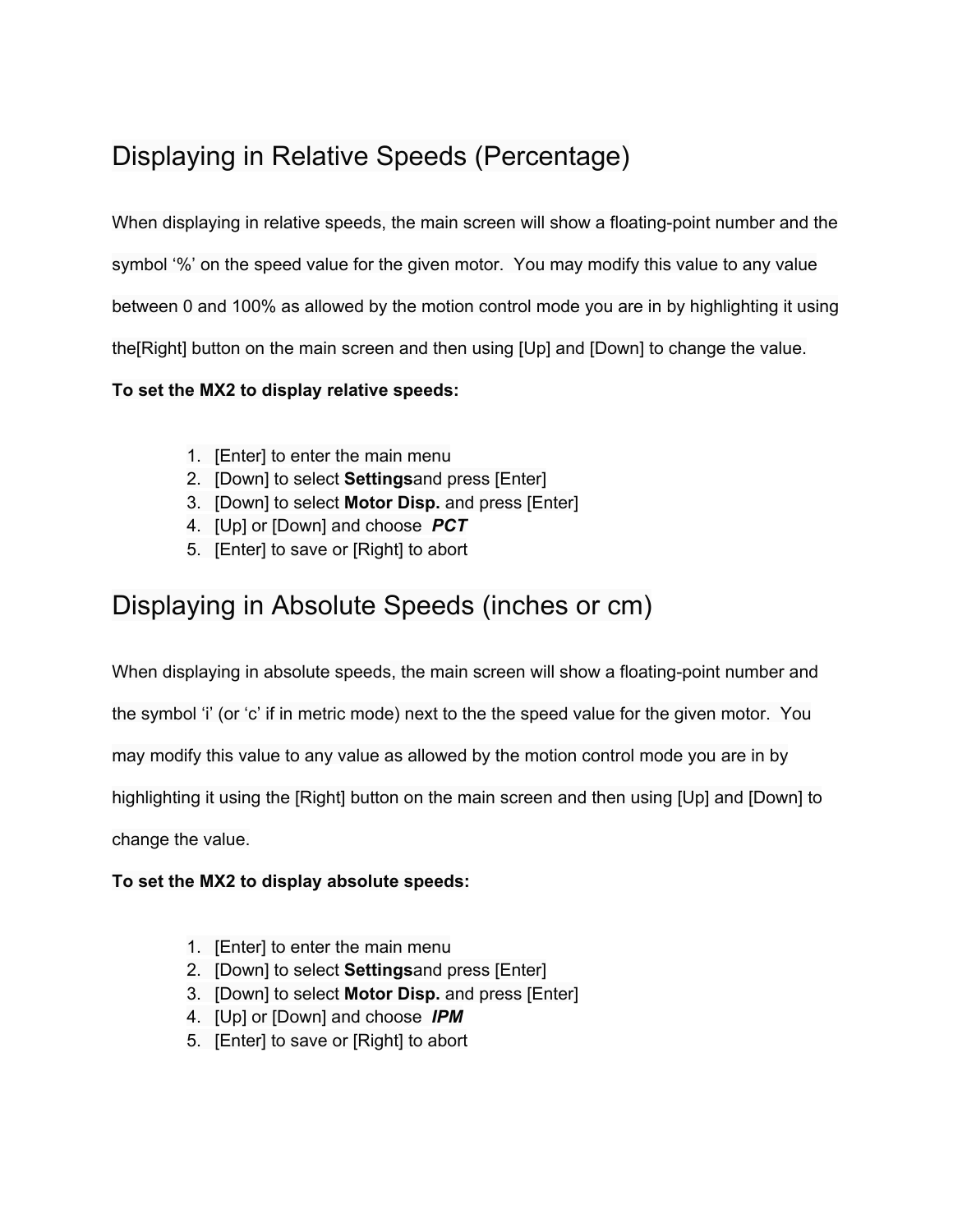# Displaying in Metric Values

The MX2 can shows absolute distances and speeds in centimeters. When you enable the

*metric mode* parameter, all distance values stored in permanent memory are converted from

inches to centimeters, and the display will show a 'c' on the main screen instead of 'i' for

absolute speeds.

You should always re-start the MX2 after enabling the *metric mode* parameter.

**To set the MX2 to display metric values:**

- 1. [Enter] to enter the main menu
- 2. [Down] to select **Settings**and press [Enter]
- 3. [Down] to select **Metric Disp.** and press [Enter]
- 4. [Up] or [Down] and choose *On*
- 5. [Enter] to save or [Right] to abort
- 6. Power off the MX2 and power back on

The MX2 controller comes with the ability to control the LCD display to reduce power consumption or light pollution onto your shots at night. The standard LCD for the MX2 is a 16×2 character black on green LCD display. This LCD can easily be read during bright daylight without the backlight on and at night with very little backlight.

# Adjusting the BackLight Brightness

The backlight brightness can be dimmed by the MX2 firmware, but only when in *interleaved* motion mode. If you have turned on *continuous* motion mode, and run an axis below the defined *slow speed threshold*, the backlight dimmer will not work until the MX2 is restarted. When you have engaged in *continuous* motion at a speed under the *slow speed threshold*, the LCD will either be fully on or fully off depending on your LCD backlight settings.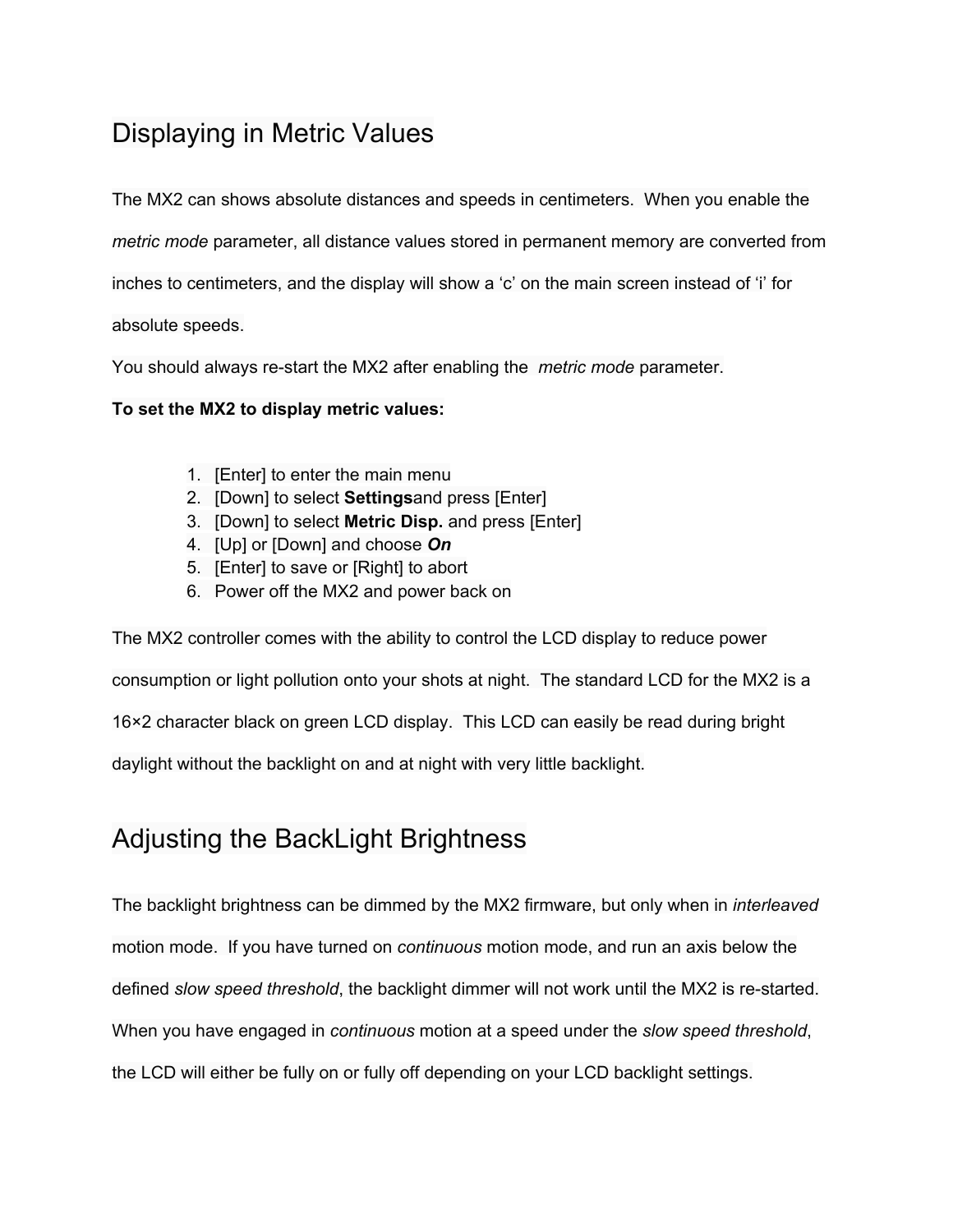You can set a value between 0 and 255 for the *backlight level*. If you enter a value larger

than 255, it will automatically be limited to 255.

Like most values in the MX2 controller, the *backlight level* value is retained after power-off.

### **Actions:**

- 1. [Enter] to enter the main menu
- 2. [Down] to select **Settings**and press [Enter]
- 3. [Down] to select **Backlight** and press [Enter]
- 4. [Up] or [Down] to adjust the backlight level value
- 5. [Enter] to save or [Right] to abort

# Turning the LCD BackLight Off Automatically

You may wish to have the backlight on while entering values, but then to turn off automatically

a few seconds later to reduce the power drain on your batteries. You can configure the MX2

to turn off the backlight after a number of seconds of inactivity by adjusting the *auto dim*

parameter. The backlight will turn back on the next time a button is pressed.

Enter the *auto dim* parameter value in seconds of inactivity before the backlight turns off, set it

to zero if you wish to disable automatic dimming of the LCD backlight.

Like most values in the MX2 controller, the *auto dim* value is retained after poweroff.

- 1. [Enter] to enter the main menu
- 2. [Down] to select **Settings**and press [Enter]
- 3. [Down] to select **AutoDim** and press [Enter]
- 4. [Up] or [Down] to adjust the auto dim value
- 5. [Enter] to save or [Right] to abort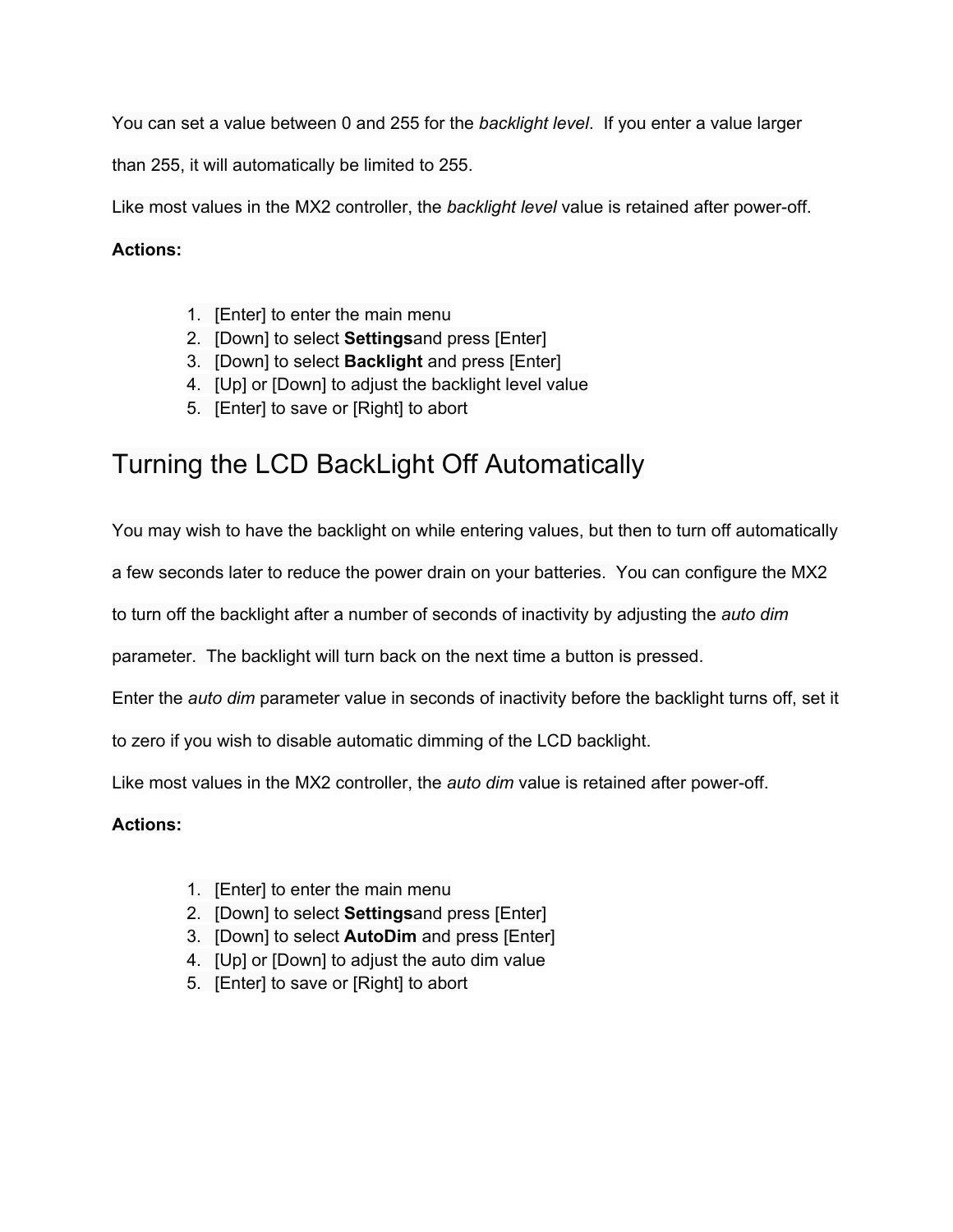# Disabling the Entire LCD Automatically

To save as much power as possible, the MX2 can completely disable the LCD, turning off the text in addition to the backlight. To enable this feature, enable the *blank lcd* parameter in addition to setting an *auto dim* time. When *blank lcd* is enabled, the LCD is turned off entirely after the number of seconds specified in the *auto dim* parameter value pass with no input via the buttons.

After the LCD has been blanked, the first button you press will simply re-enable the LCD to allow you to verify where you were on the screen before submitting a button press and taking an unknown action.

Like most values in the MX2 controller, the *blank lcd* value is retained after poweroff.

#### **Actions:**

- 1. [Enter] to enter the main menu
- 2. [Down] to select **Settings**and press [Enter]
- 3. [Down] to select **Blank LCD** and press [Enter]
- 4. [Up] or [Down] to select *on* or *off*
- 5. [Enter] to save or [Right] to abort

The MX2 controller provides direct control of a camera through a cable connected to the remote release port of your camera. On most cameras, there are two primary functions provided: Control Shutter and Control Auto Focus. Here we'll describe how to set up the MX2 to handle different shooting requirements.

Remember that for the camera to be controlled by the MX2, the camera must be connected

through its remote shutter port to the MX2 Camera port using an appropriate cable. For some

cameras, it may be required to put the camera in Remote Control mode to recognize the

signals from the remote shutter port.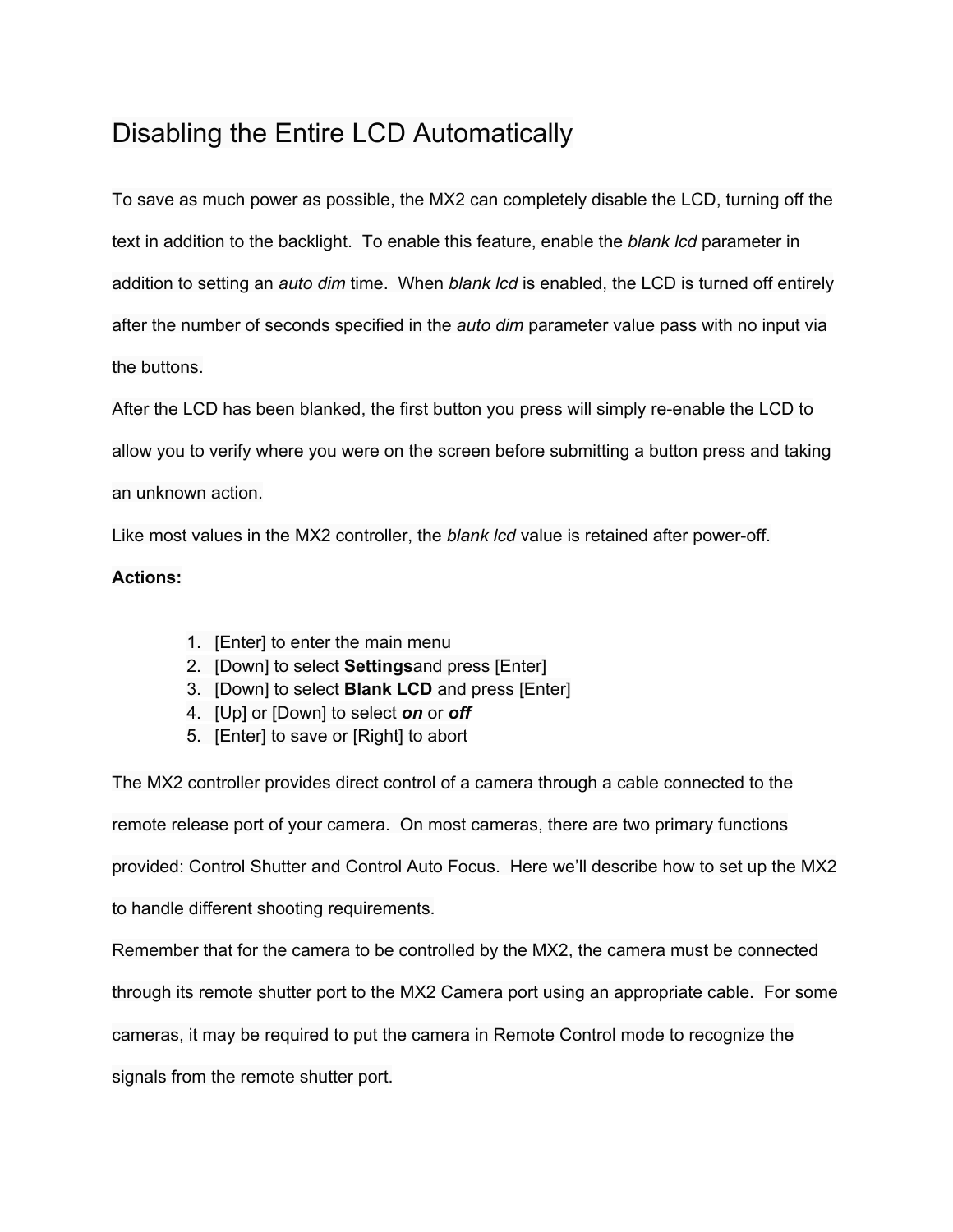All parameters indicated below are saved when the power is removed from the MX2, and only need to be modified when you want to change them.

## Setting the Exposure Interval

The *exposure interval* is the time between each exposure. This value is displayed on the Main Screen, and may be set in tenths of seconds (e.g. 0.2″, 1.1″, and so forth). It can be edited directly on the main screen, or through the Camera Menu.

Note that the *exposure interval* is the time between *triggering* each exposure, and not necessarily the time between completing one exposure and starting the next. The different camera delays you configure, for focus tapping, exposure delay, etc. will impact your actual *exposure interval* time, should they be longer than the interval when summed. In the case where your parameters have caused the interval time to be exceeded, the main screen will always display the *actual* interval time, and not the time you configured. It will not be possible to reduce the interval without first decreasing one of the other camera delays you have configured.

If you change the *exposure interval* while the program is running, it will take effect on the next exposure cycle.

Like most values in the MX2 controller, the *Exposure Interval* value is retained after power-off.

**Setting the Exposure Interval via the Main Screen**:

- 1. [Right] or [Left] to select the displayed interval time
- 2. [Up] or [Down] to modify the value

### **Setting the Exposure Interval via the Camera Menu:**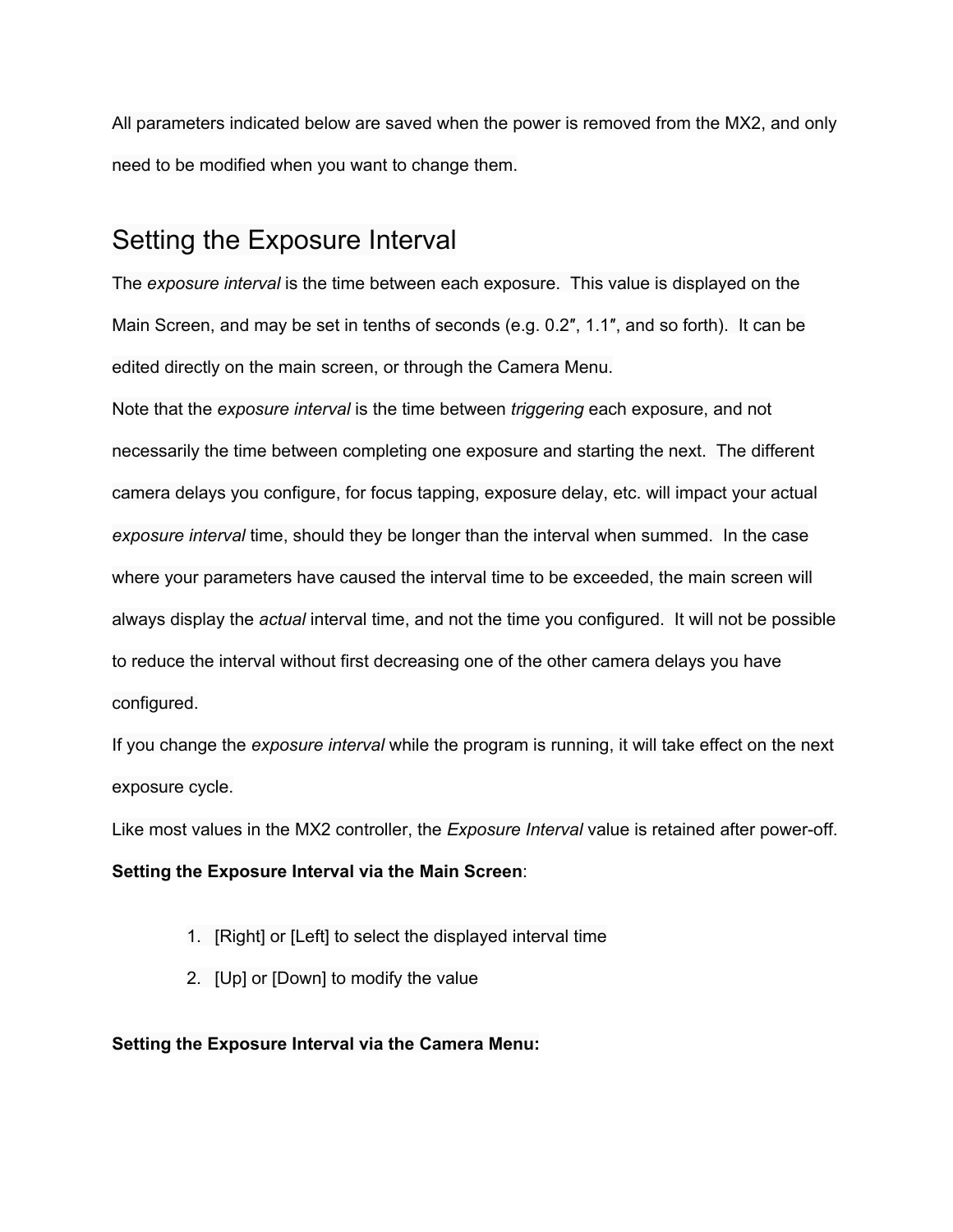- 1. [Enter] to enter the main menu
- 2. [Down] to select**Camera**and press [Enter]
- 3. [Down] to select **Interval** and press [Enter]
- 4. [Up] or [Down] to alter the value
- 5. [Enter] to save or [Right] to abort

## Controlling Exposure Time with the MX2

The MX2 controller is capable of doing bulb exposure control. The shutter line will be kept engaged for as long as the *exposure time* parameter is configured for. The exposure time is entered in milliseconds, and may be set for as low as your camera will recognize, or up to about 50 days. Remember that there are one thousand milliseconds in a second, so if you want a one second exposure, it would be entered as *1000*.

Please note that different cameras have different *exposure time* requirements for bulb mode, both minimum and maximum time. If you need a controlled exposure for a shorter period of time than your camera will allow in bulb mode, you must use the camera to control the exposure in using its manual mode. You may need to experiment to discover the correct minimums and maximums for your particular camera.

- 1. Set camera to bulb (B) mode
- 2. [Enter] to enter the main menu
- 3. [Down] to select **Camera**and press [Enter]
- 4. [Down] to select **Exp. Time** and press [Enter]
- 5. [Up] or [Down] to alter the value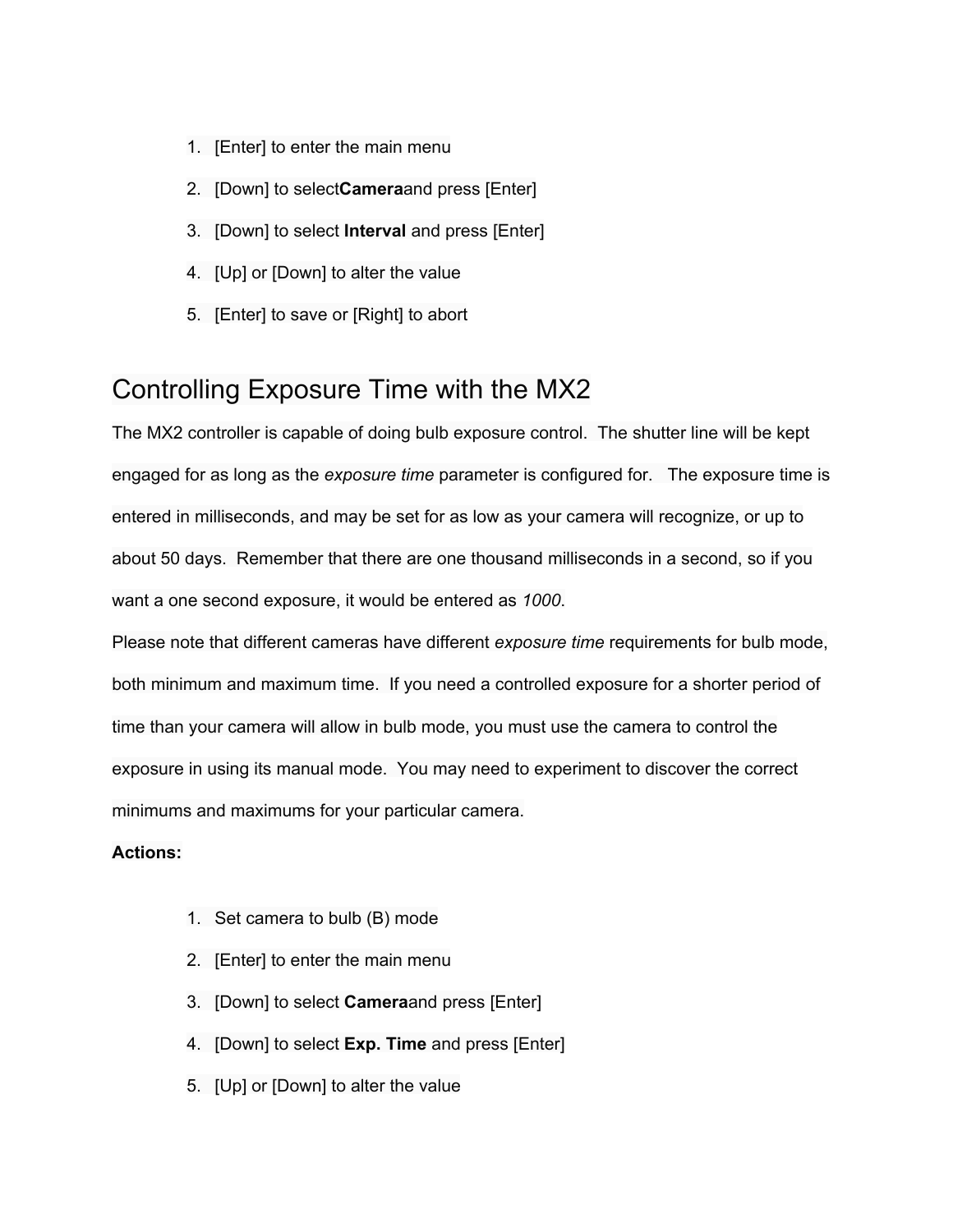- 6. [Enter] to save or [Right] to abort
- 7. [Down] to select **Exp. Delay** and press [Enter]
- 8. [Up] or [Down] to set the value to *0*
- 9. [Enter] to save or [Right] to abort

# Controlling Exposure Time on the Camera

For most cases, you'll find it best to control the exposure on the camera, using manual, or some other mode to dial in the appropriate exposure time. Under certain conditions it will be important to tell the MX2 the actual exposure time you've dialed in on the camera, so that it does not attempt to trigger an exposure at the wrong time. The amount of time to wait after triggering an exposure is configured via the *exposure delay* value. This value is input in milliseconds, so one second would be entered as *1000*.

To disable any delay after triggering an exposure, set the *exposure delay* value to zero. For *continuous motion* control, it is generally not necessary to set an exact *exposure delay* in the MX2 unless it exceeds your configured interval time. However, for *interleaved*, or shoot-move-shoot, motion control, it is essential to dial in the correct exposure time to prevent motor movement during the exposure. In many cases, it is advantageous to exceed the actual exposure time configured on the camera in the *exposure delay* parameter. Additionally, you should configure the *exposure time* to its minimal value to prevent unnecessary delays. Each camera may have a different minimum *exposure time* required to honor the request to trip the shutter. For many cameras 100mS is a safe bet. *Exposure time* must **always be greater than zero**to trigger the camera.

1. Set camera to manual (M) mode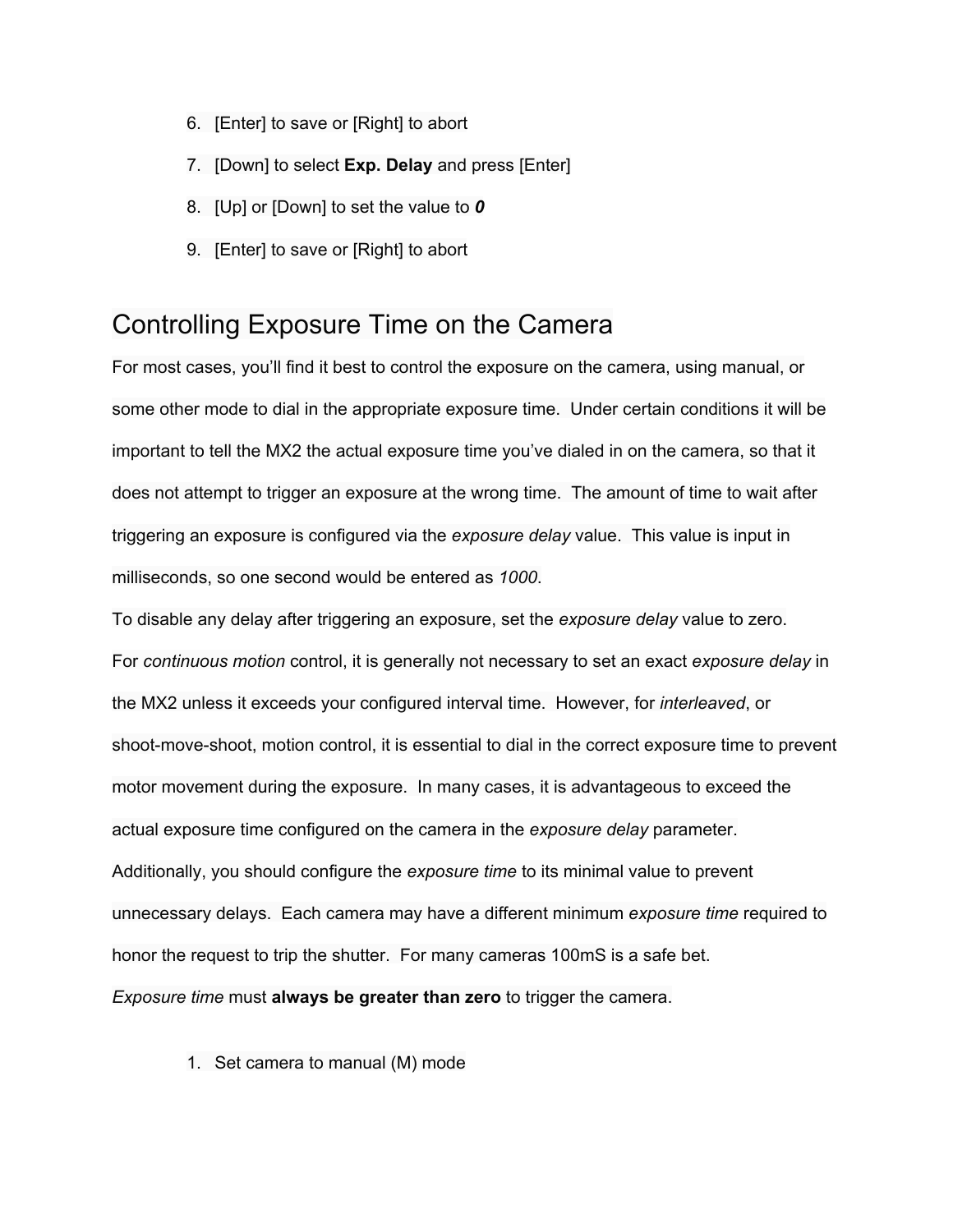- 2. Dial in the correct exposure on the camera
- 3. [Enter] to enter the main menu
- 4. [Down] to select **Camera**and press [Enter]
- 5. [Down] to select **Exp. Time** and press [Enter]
- 6. [Up] or [Down] to set the value to the minimum time for your camera
- 7. [Enter] to save or [Right] to abort
- 8. [Down] to select **Exp. Delay**and press [Enter]
- 9. [Up] or [Down] to set the value
- 10. [Enter] to save or [Right] to abort

## Limiting the Number of Frames Taken

The MX2 can automatically stop running when a certain number of frames have been

exposed. Simply set the *max shots* parameter for the camera.

Note that when ramping/feathering moves, setting the *max shots* parameter tells the MX2

when to start ramping down.

Like most values in the MX2 controller, the *Max Shots* value is retained after poweroff.

- 1. [Enter] to enter the main menu
- 2. [Down] to select **Camera**and press [Enter]
- 3. [Down] to select **Max Shots** and press [Enter]
- 4. [Up] or [Down] to alter the value
- 5. [Enter] to save or [Right] to abort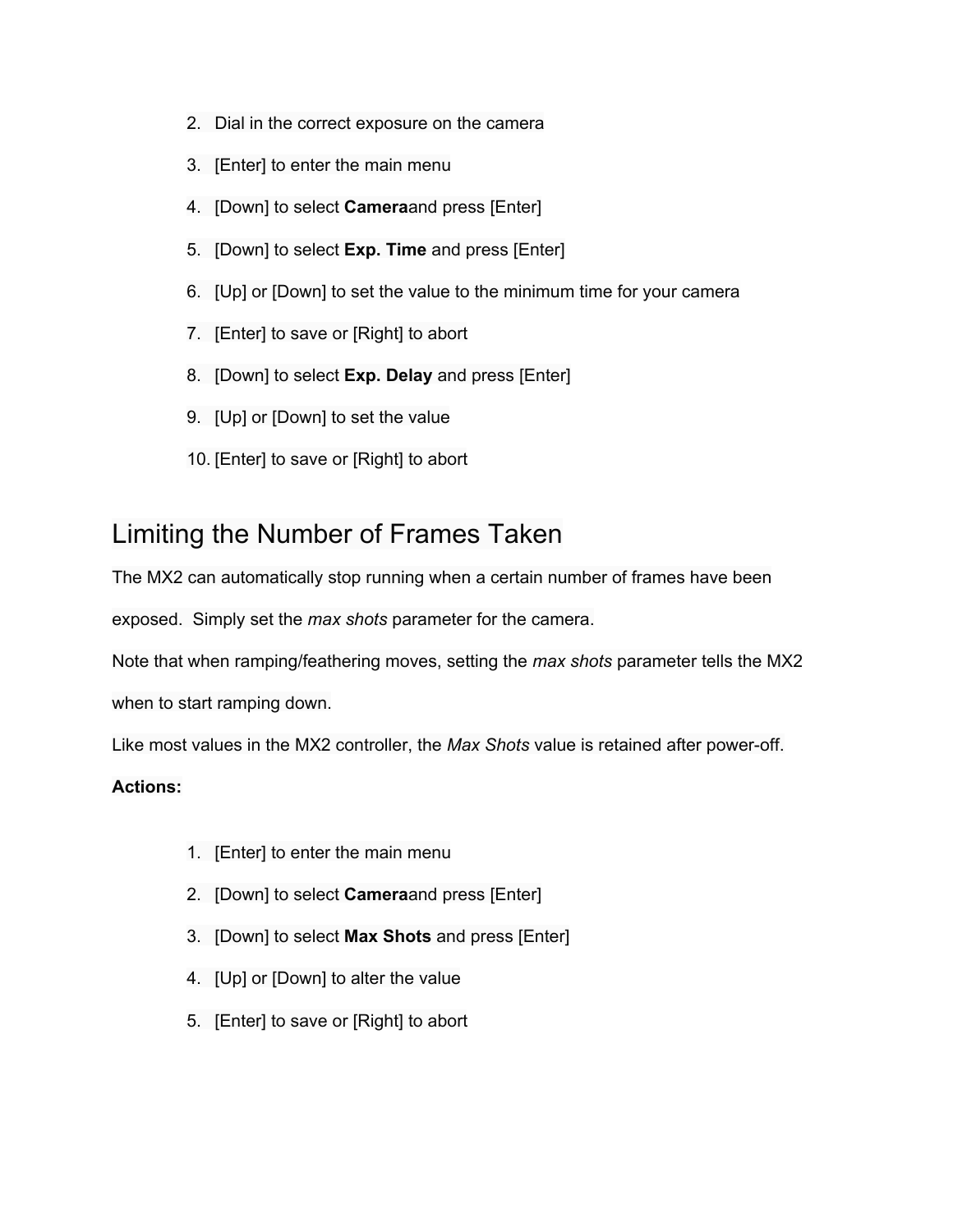# Auto-Focus, Waking the Camera from Sleep, and Shooting in Live View

For certain conditions, the focus control line can be used to control other aspects of the camera:

- $\bullet$  Trip auto-focus before firing
- On long interval times, put the camera into auto-sleep mode and use the focus line to wake it up before firing
- $\bullet$  For some live-view cameras, the camera may not respond to the first time the exposure is tripped unless the focus line is tripped first

The *focus tap* parameter allows you to define how long the focus line should be triggered before the exposure line is triggered. This time is input in milliseconds, and there will always be an additional 1/10th second (100mS) delay after disengaging the focus line before the exposure line will engage to prevent a bouncing effect being perceived by the camera. It is important to set this value to the right amount required for your particular camera configuration. Some cameras focus slower than others, or require more time to wake up than others, and will require that the *focus tap* value be much higher. Experiment with your camera and shooting conditions to determine which works best for you. To disable the focus tap functionality, set the time to zero (0) milliseconds.

Like most values in the MX2 controller, the *Focus Tap Time* value is retained after power-off.

- 1. [Enter] to enter the main menu
- 2. [Down] to select **Camera**and press [Enter]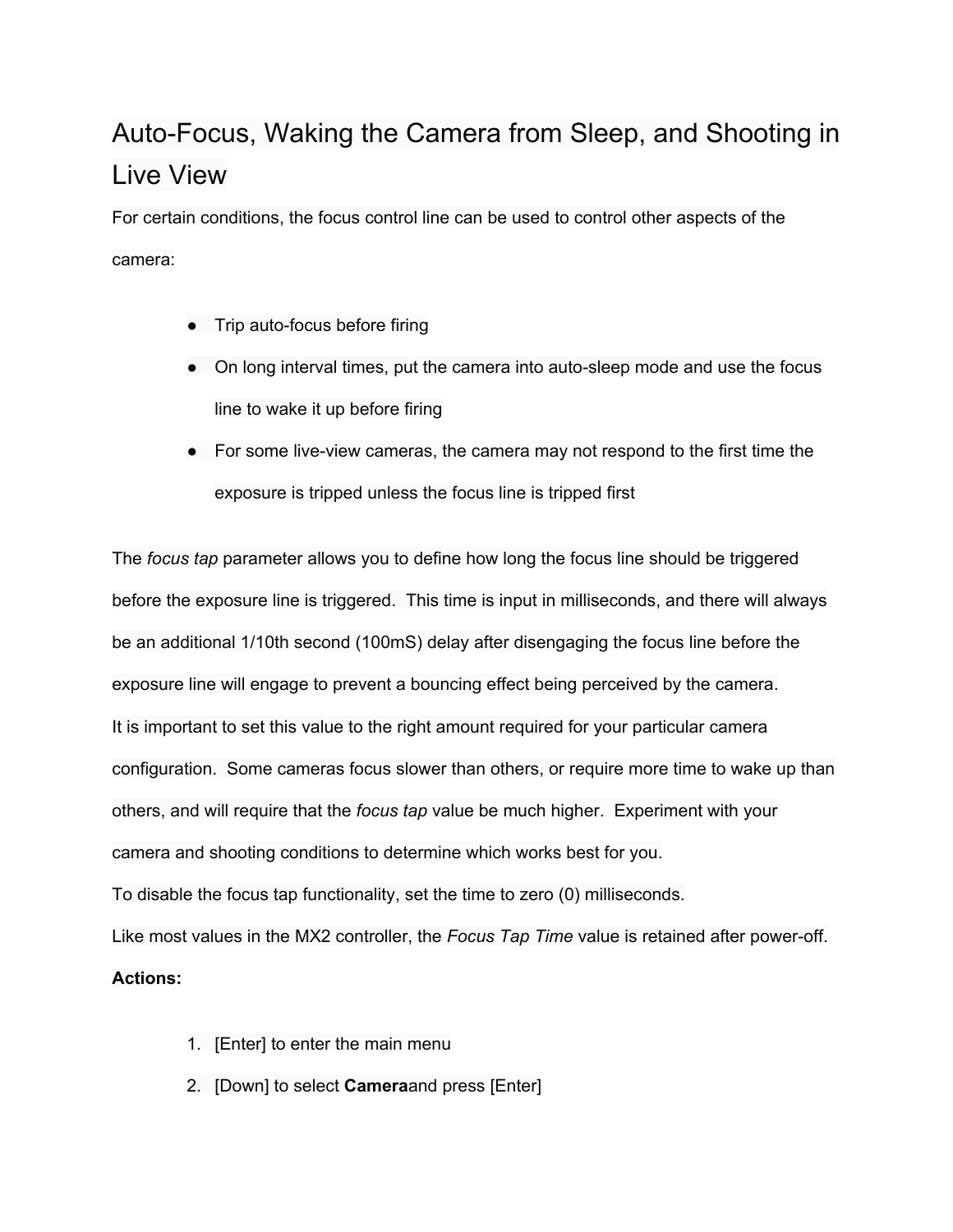- 3. [Down] to select **Focus Tap** and press [Enter]
- 4. [Up] or [Down] to alter the value
- 5. [Enter] to save or [Right] to abort

# Cameras that Require Focus with Shutter (many Nikons)

The MX2 is capable of controlling cameras that require that the focus line be triggered along with the shutter line to trigger an exposure. Many Nikon cameras require this, and some Canon users also report that their cameras respond more reliably when the two lines are triggered together. The *shutterfocus* parameter allows you to control this behavior.

### **Actions:**

- 1. [Enter] to enter the main menu
- 2. [Down] to select **Camera**and press [Enter]
- 3. [Down] to select **Shutter+Focus** and press [Enter]
- 4. [Up] or [Down] to set the value to *on*or *off*
- 5. [Enter] to save or [Right] to abort

The two basic motion control modes for the MX2 controller are *Continuous Motion* and *Interleaved*. (Also known as *Shoot-Move-Shoot*.) In Continuous Motion mode, the motor moves irrespective of the camera being fired, and generally at a consistent speed. In Interleaved mode, the motor only moves between exposures. These two motion control modes can result in different aesthetics in your output video, and each are best geared to a specific type of shooting. The following table will help to summarize the best way to choose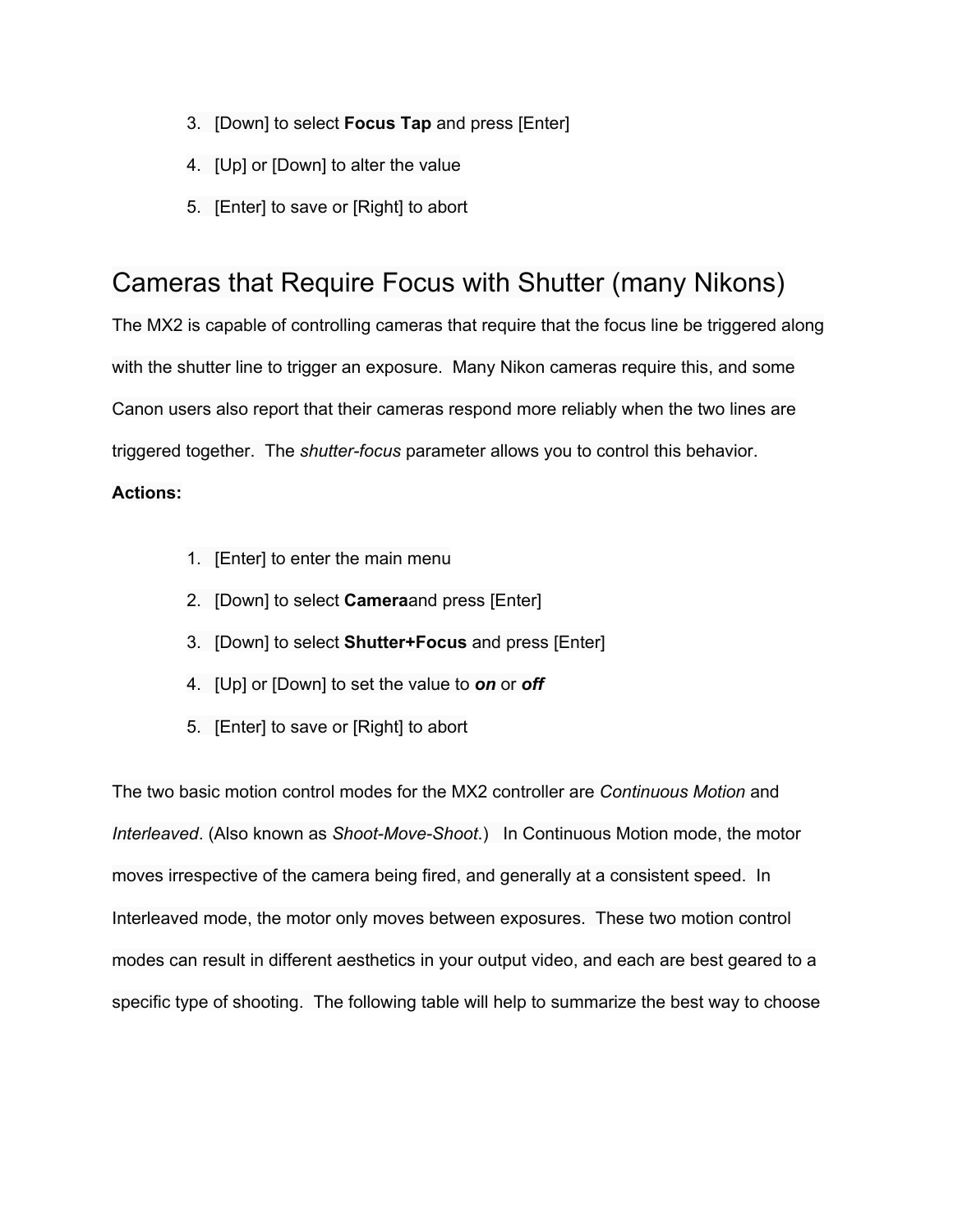between the two motion types based on the parameters of your shot, or the effect you wish to achieve:

| <b>Description</b>    | <b>Continuou</b> | Interleaved | <b>Notes</b>                |
|-----------------------|------------------|-------------|-----------------------------|
|                       | $\mathbf s$      |             |                             |
|                       |                  |             |                             |
| Moderate Speed,       | X                |             | Can add a small amount of   |
| <b>Short Exposure</b> |                  |             | motion blur, and is easier  |
|                       |                  |             | to set up                   |
|                       |                  |             |                             |
| Long Exposure         |                  | X           | If camera controls          |
|                       |                  |             | exposure, dial-in post exp. |
|                       |                  |             | delay in MX2                |
|                       |                  |             |                             |
| <b>Very Slow</b>      |                  | X           | <b>Used Fixed SMS to</b>    |
| <b>Speeds</b>         |                  |             | achieve motion over hours   |
|                       |                  |             | or days                     |
|                       |                  |             |                             |
| Static Subjects,      | X                |             | Adds nice motion blur to    |
| Medium                |                  |             | otherwise static subjects   |
| Exposure              |                  |             |                             |
|                       |                  |             |                             |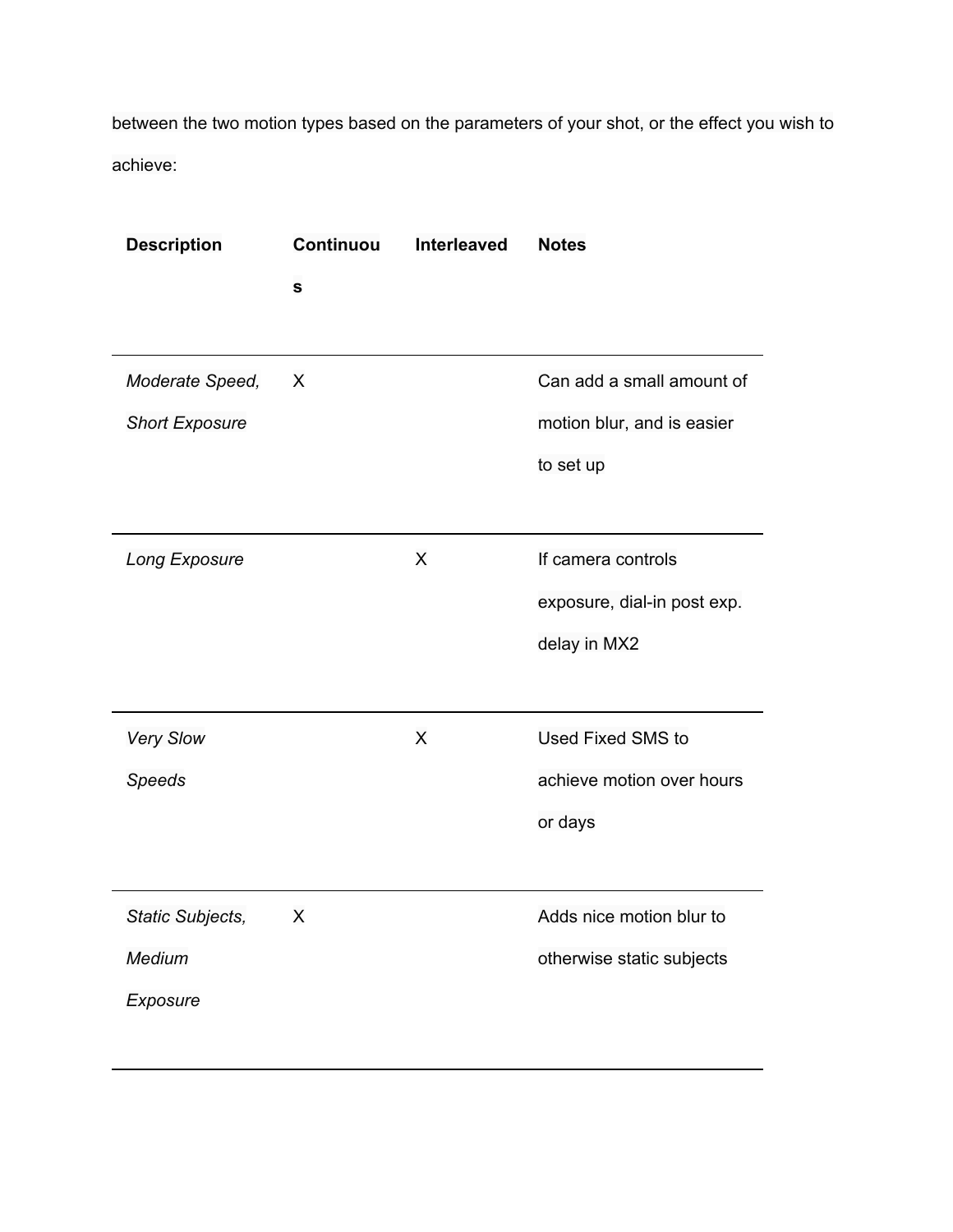| <b>Static Subjects</b>  |   | X | Set longest exposure time   |
|-------------------------|---|---|-----------------------------|
| Sharp, Moving           |   |   | achievable                  |
| <b>Subjects Blurred</b> |   |   |                             |
|                         |   |   |                             |
| <b>Star Scenes</b>      | X | X | If moving with stars, cont. |
|                         |   |   | can help prevent streaking, |
|                         |   |   | but will reduce foreground  |
|                         |   |   | focus on very long          |
|                         |   |   | exposures                   |
|                         |   |   |                             |
| Critical Focus,         |   | X | Prevent movement when       |
| Macro, or Long          |   |   | exposing                    |
| Lens                    |   |   |                             |

Now, many photographers will use a particular mode more often than another, as a matter of taste or artistic intent. While the table above attempts to serve as a guide to when to choose between the modes, your workflow or shooting style may call for a specified mode that is in contradiction with the table. Every one is unique, and their style is their own — you should practice with each mode and understand which is right for you.

You may only choose one motion type at a time, it is not possible to run one axis in *continuous motion* and another in *interleaved*.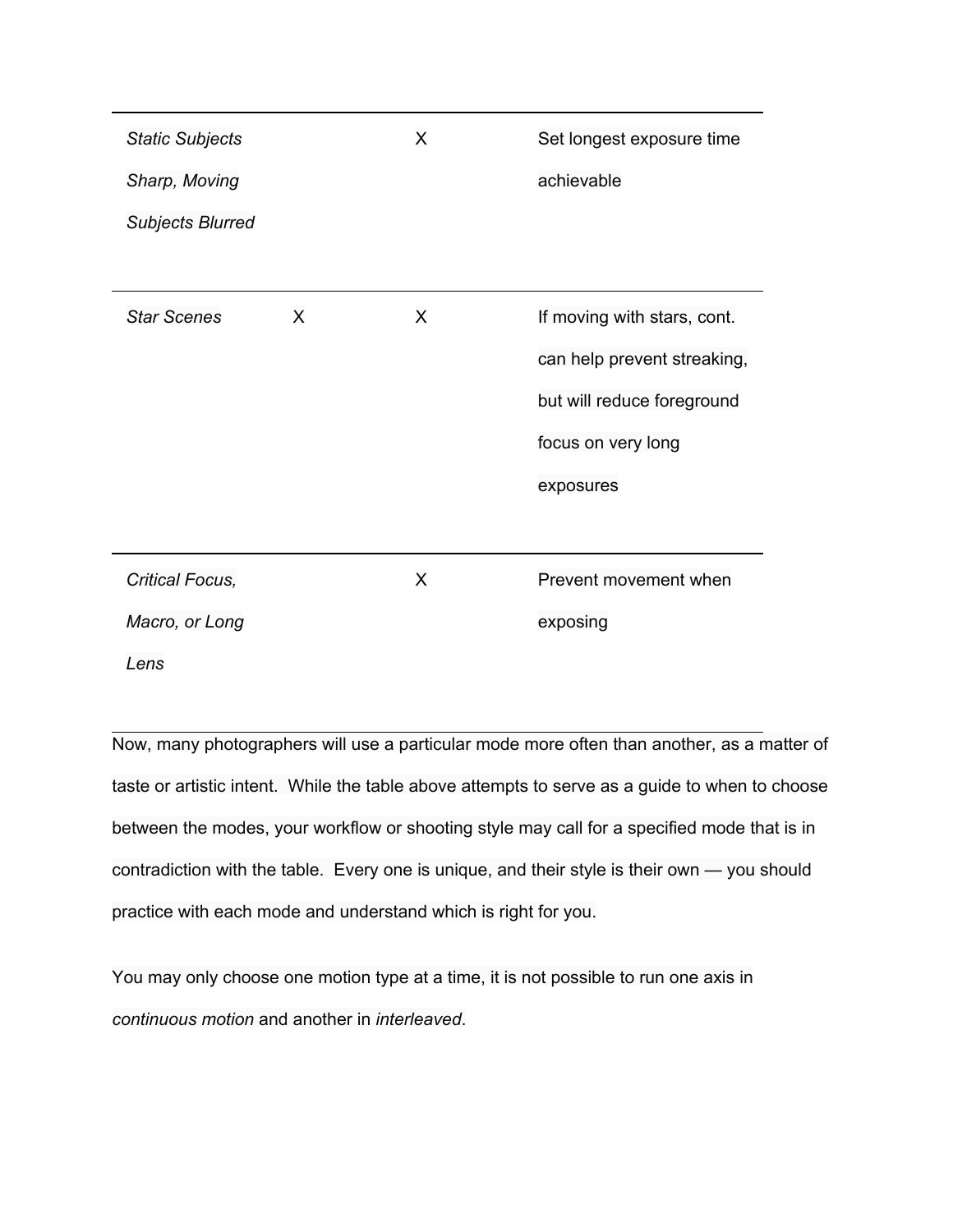# Using Continuous Motion

The default behavior of the MX2 controller is to operate in *continuous motion* mode. For the highest end of the speed range, the control acts as a basic *Pulse Width Modulation* driver, varying the speed of the motor by changing the frequency at which voltage is applied to it. However, once the speed falls below the configured slow speed floor, a special "pulsing" mode kicks in. In*pulsing* mode, the motor is run at full speed for a brief period of time, usually on the order of milliseconds, and then shut down for a period of time. This causes the motor to operate at full torque at absolute minimum speeds. While the motor is only moving part of the time, the measured average speed over a period of time should largely approximate the inches per minute (or percentage of speed) specified.

In all *continuous motion* modes, you are able to choose from any one of 255 different speeds, from completely stopped to moving at full speed. As each change to the speed is a 1/255th speed change, speeds will appear to make larger jumps when being entered on the main screen than you might expect.

At the very slowest speeds, it is generally preferable to move to *interleaved* mode, because the added vibration of the long pulses on the motor.

To enable *Continuous Motion* mode:

- 1. [Enter] to enter the main menu
- 2. [Down] to select **Settings**and press [Enter]
- 3. [Down] to select **Motor Sl.Mod.** and press [Enter]
- 4. [Up] or [Down] and choose *pulse*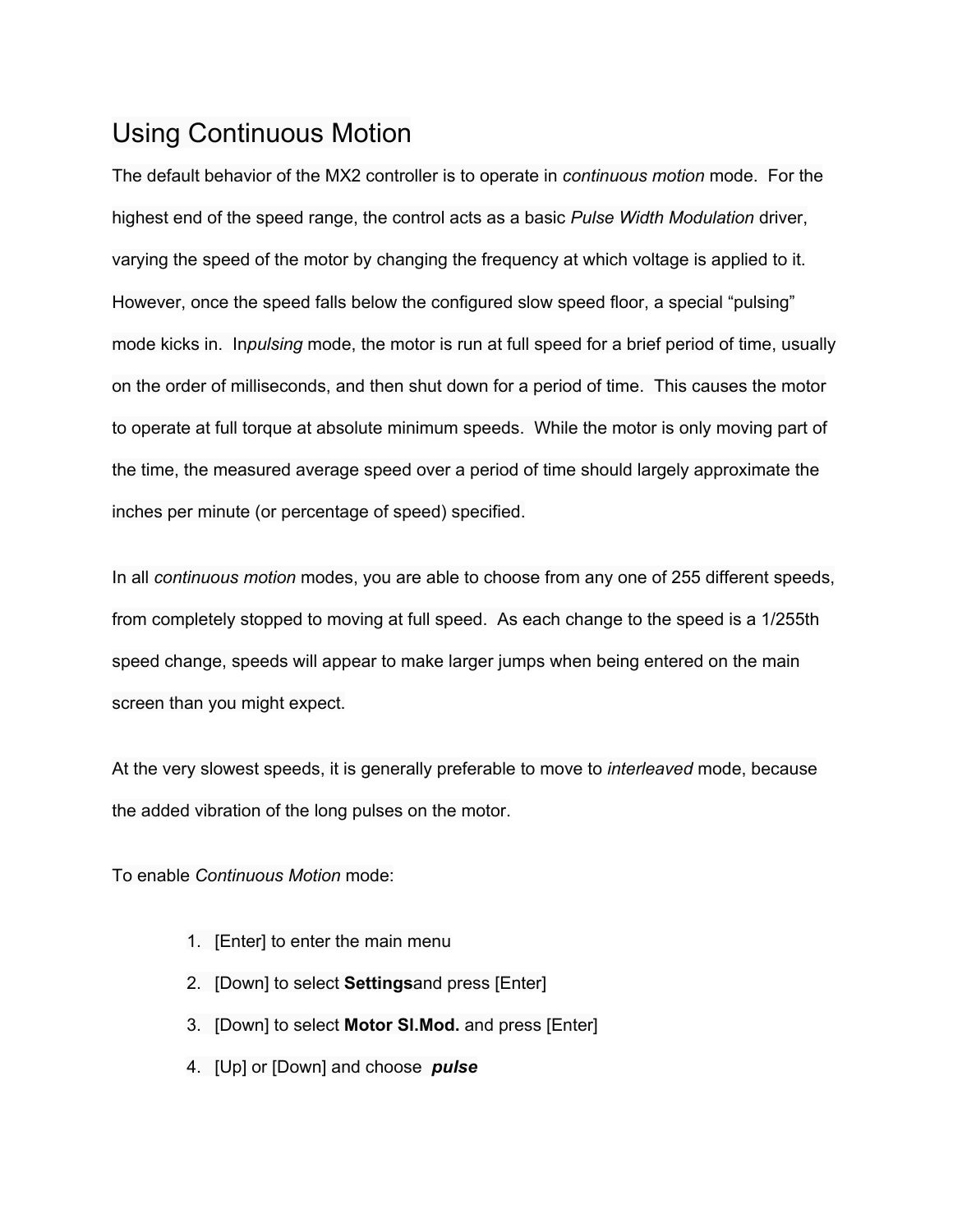5. [Enter] to save or [Right] to abort

## Using Interleaved Motion

There are two types of *interleaved* motion control available on the MX2: *Calculated* and *Fixed*.

### Calculated Interleave Mode

In *calculated* mode, you input the distance moved in actual speed (inches or cm per minute), and the distance moved between each shot is determined based off of the *exposure interval* you input. For example, if you input 1 inch per minute as your speed, and your interval is set to 1 second, the axis would move 1/60th of an inch between each shot. This mode is used when you want to easily determine how fast you want to move from one point to another on the axis, and generally requires little forethought to set up a shot.

You may input values from 1/100th of an inch (or cm if in metric mode) to the maximum distance the motor can move in one minute.

To enable *Calculated Interleave* Mode:

- 1. [Enter] to enter the main menu
- 2. [Down] to select **Settings**and press [Enter]
- 3. [Down] to select **Motor Sl.Mod.** and press [Enter]
- 4. [Up] or [Down] and choose *interleave*
- 5. [Enter] to save or [Right] to abort
- 6. [Right] to return to the main menu
- 7. [Down] to select **Axis** *x* and press [Enter]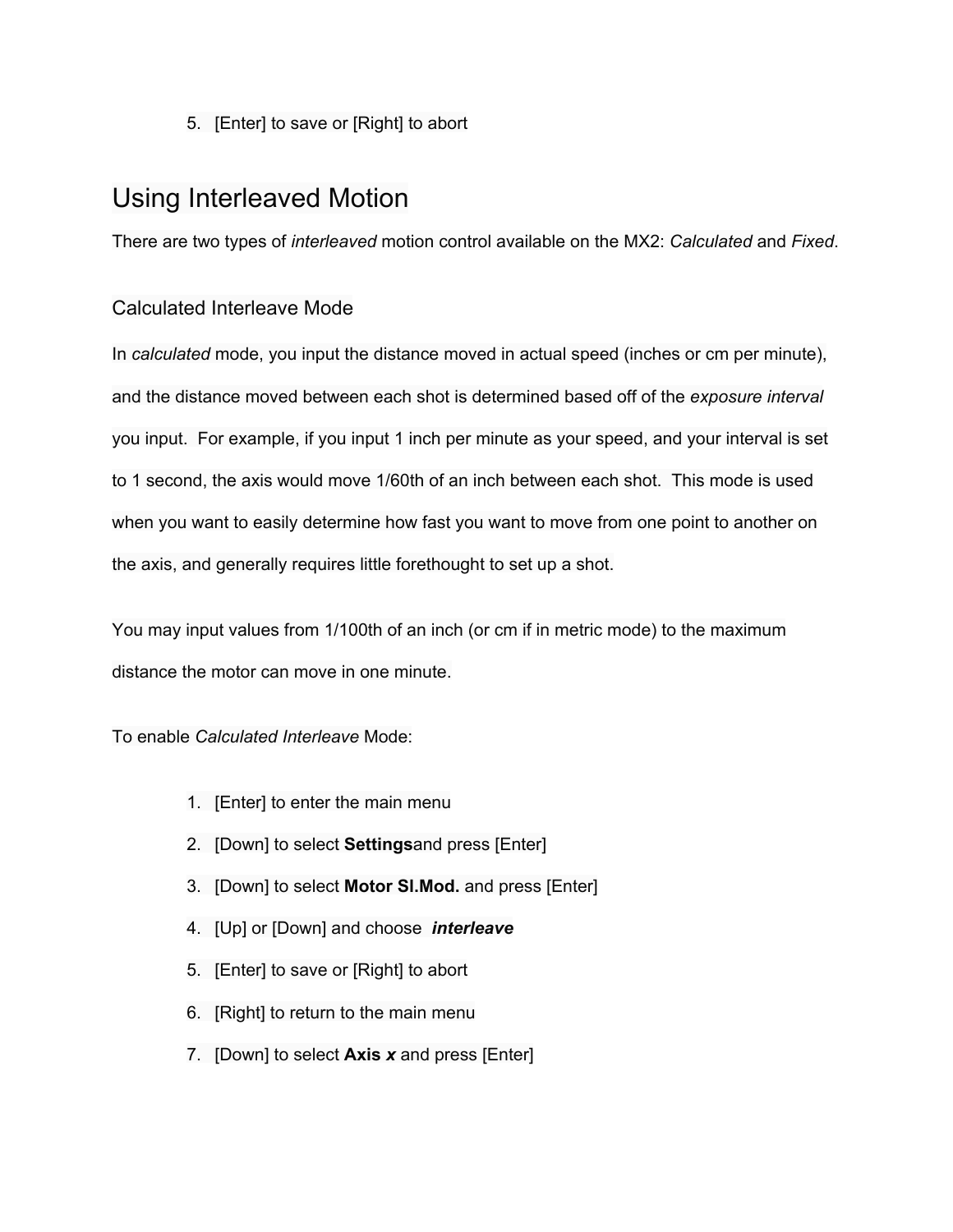- 8. [Down] to select **Fixed SMS**and press [Enter]
- 9. [Up] or [Down] and choose *Off*
- 10. [Enter] to save or [Right] to abort

### Fixed Interleave Mode

In *fixed* mode, you input the distance moved as *actual distance traveled* between each exposure. You may input values from 1/100th of an inch (or cm if in metric mode) to the maximum distance the motor can move in one minute. This mode is used when you want to accurately dial-in distances moved between exposures, or achieve very smooth ramp (feather) transitions. This is generally the preferred motion control method for extreme close-up shots and anything using a long telephoto lens to both prevent vibration during exposure and the accurately define motion from frame to frame.

To enable *Fixed Interleave* Mode:

- 1. [Enter] to enter the main menu
- 2. [Down] to select **Settings**and press [Enter]
- 3. [Down] to select **Motor Sl.Mod.** and press [Enter]
- 4. [Up] or [Down] and choose *interleave*
- 5. [Enter] to save or [Right] to abort
- 6. [Right] to return to the main menu
- 7. [Down] to select **Axis** *x* and press [Enter]
- 8. [Down] to select **Fixed SMS**and press [Enter]
- 9. [Up] or [Down] and choose *On*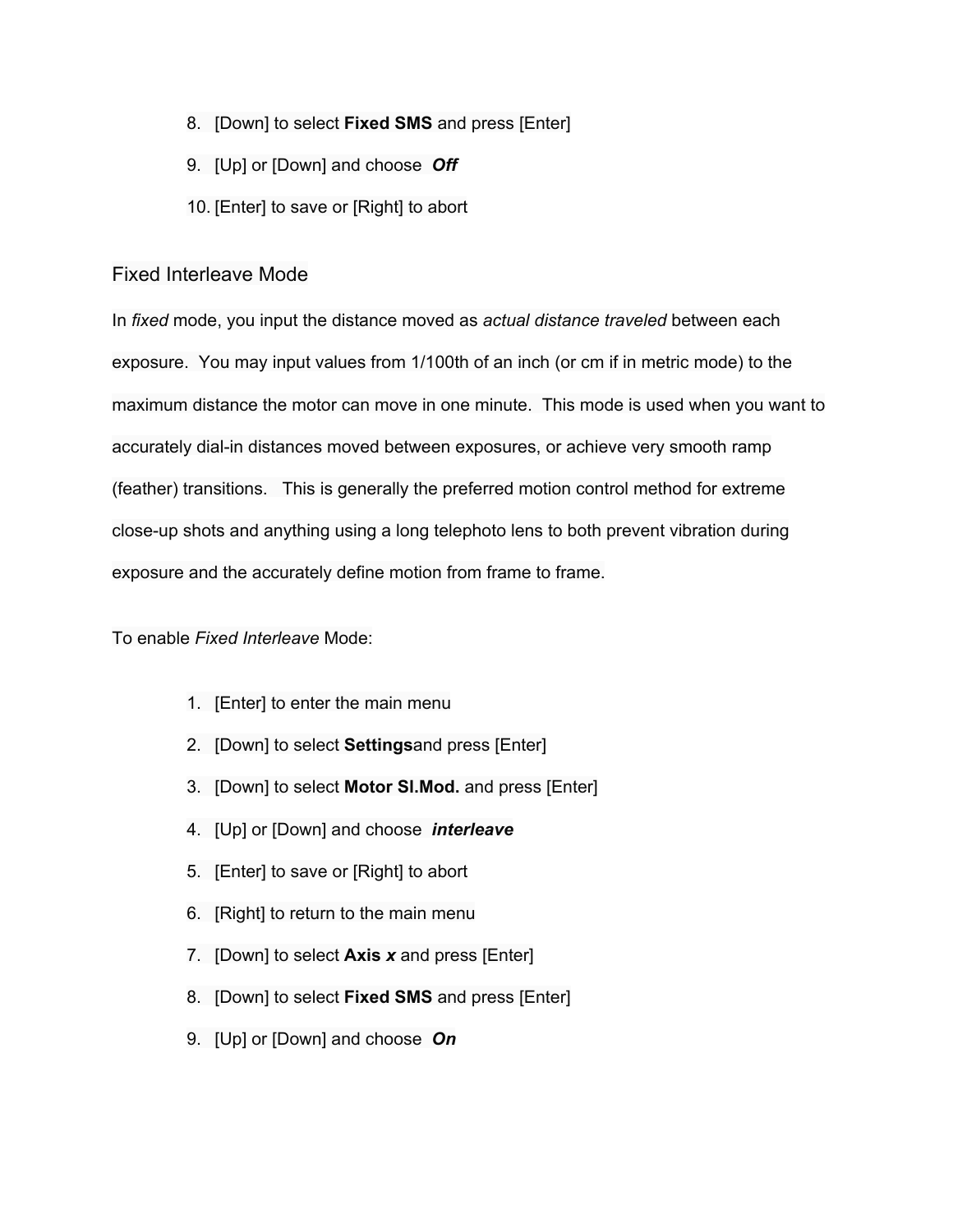### 10. [Enter] to save or [Right] to abort

Manual Motor Control can be used to position the cart on the rail between moves. Please note, however, that for very quick re-positioning of the cart, it is usually fastest to simply loosen on belt clip on the rail, pull the belt away from the pulley, and position the cart by hand.

## Using Manual Control

While on the *manual control* screen, you can use [Up] and [Down] to adjust the speed of the motor, up to its max speed, and by holding [Left] or [Right] down, the motor will move in the given direction at the specified speed until the button is released. To exit the *manual control* screen, press [Enter].

Note that in *manual control* mode, the available speeds at which the cart will move will range from about 80% to 100% of full speed, at lower speeds the cart may not move.

- 1. [Enter] to enter the main menu
- 2. [Down] to select **Manual**and press [Enter]
- 3. [Up] or [Down] to select the desired axis, and press [Enter]
- 4. [Up] or [Down] to set the desired speed
- 5. Hold [Right] or [Left] to move in the desired direction
- 6. [Enter] to exit the manual control screen
- 7. [Right] to return to the main menu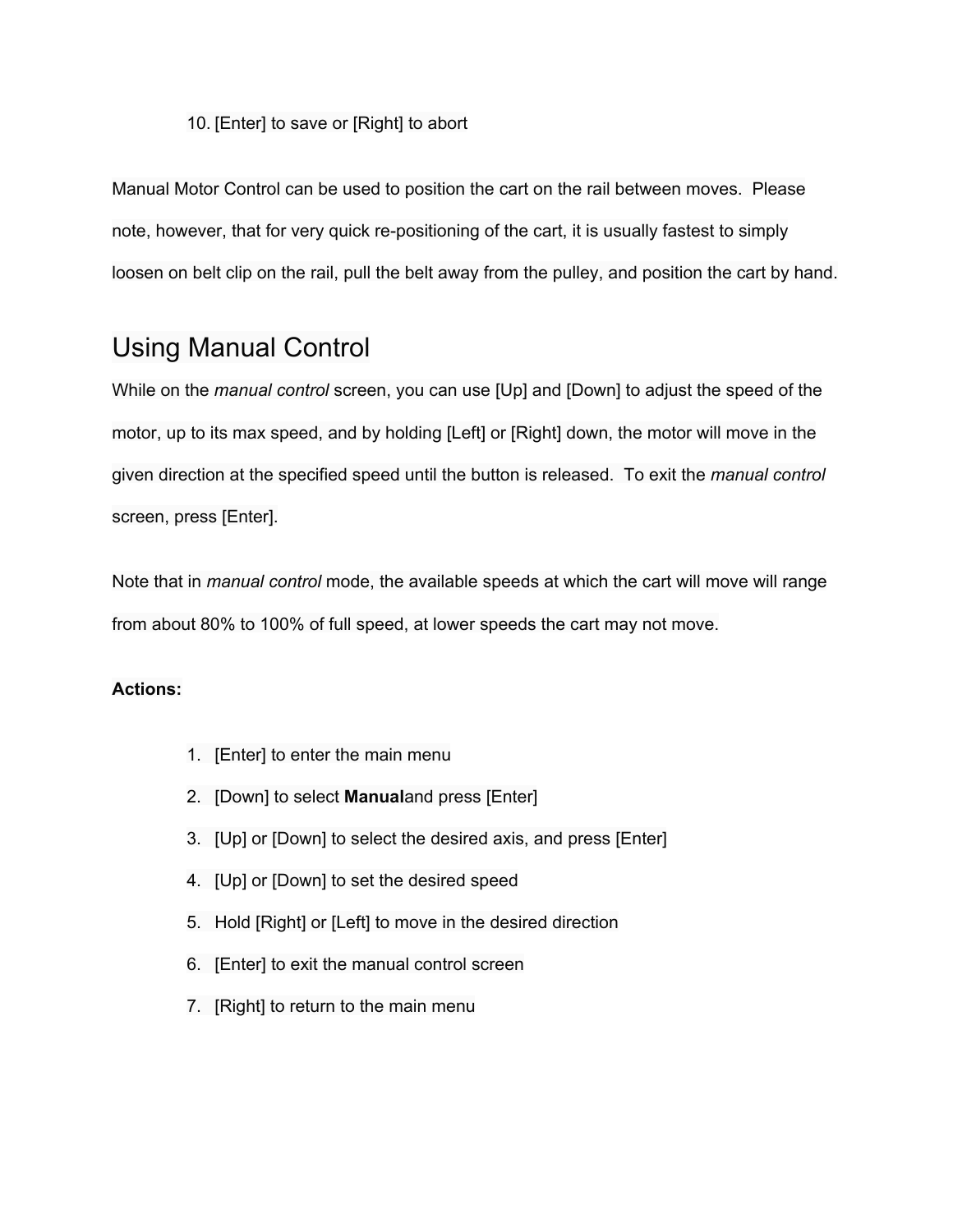The MX2 controller can "feather" or ramp into and out of moves causing moves to start slowly and get faster within the video, providing a nice accelerating or decelerating effect. It does this by altering the distance moved between shots, or the speed moved, starting with no speed and ramping up to your desired speed over a configurable number of frames. Additionally, a lead-in or lead-out can be used to add a static period before or after a motor's movements, adding to your ability to create the shot you want.

Ramp settings for a particular axis are saved between power-off cycles.

## Configuring Ramping

A ramp into or out of a movement is done by changing the speed or distance moved based on the number of frames that have been exposed. For example, I can set the *ramp value* for an axis to 24 frames, and at 24FPS output video it would take one second for the motion in the output video to come to full speed. This is achieved by starting the motor at no speed, and then increasing the speed just enough to match the desired output speed at the right interval to reach full speed at the desired frame as specified in the ramp value.

If you also configure the *max shots* parameter for the camera, the MX2 will automatically ramp down the motor to zero speed so that motion completes when the *max shots* count is reached. See [Configuring](http://www.google.com/url?q=http%3A%2F%2Fec2-54-237-175-245.compute-1.amazonaws.com%2Fcontent%2Fconfiguring-camera-control&sa=D&sntz=1&usg=AFQjCNFFG_nm4ZvQCopUI1ppzu3VRKao7A) Camera Control.

Note that in *continuous motion* mode, you only have 255 speed increments available, this means that ramps into low speeds (1-10% of maximum speed) can be rough. To get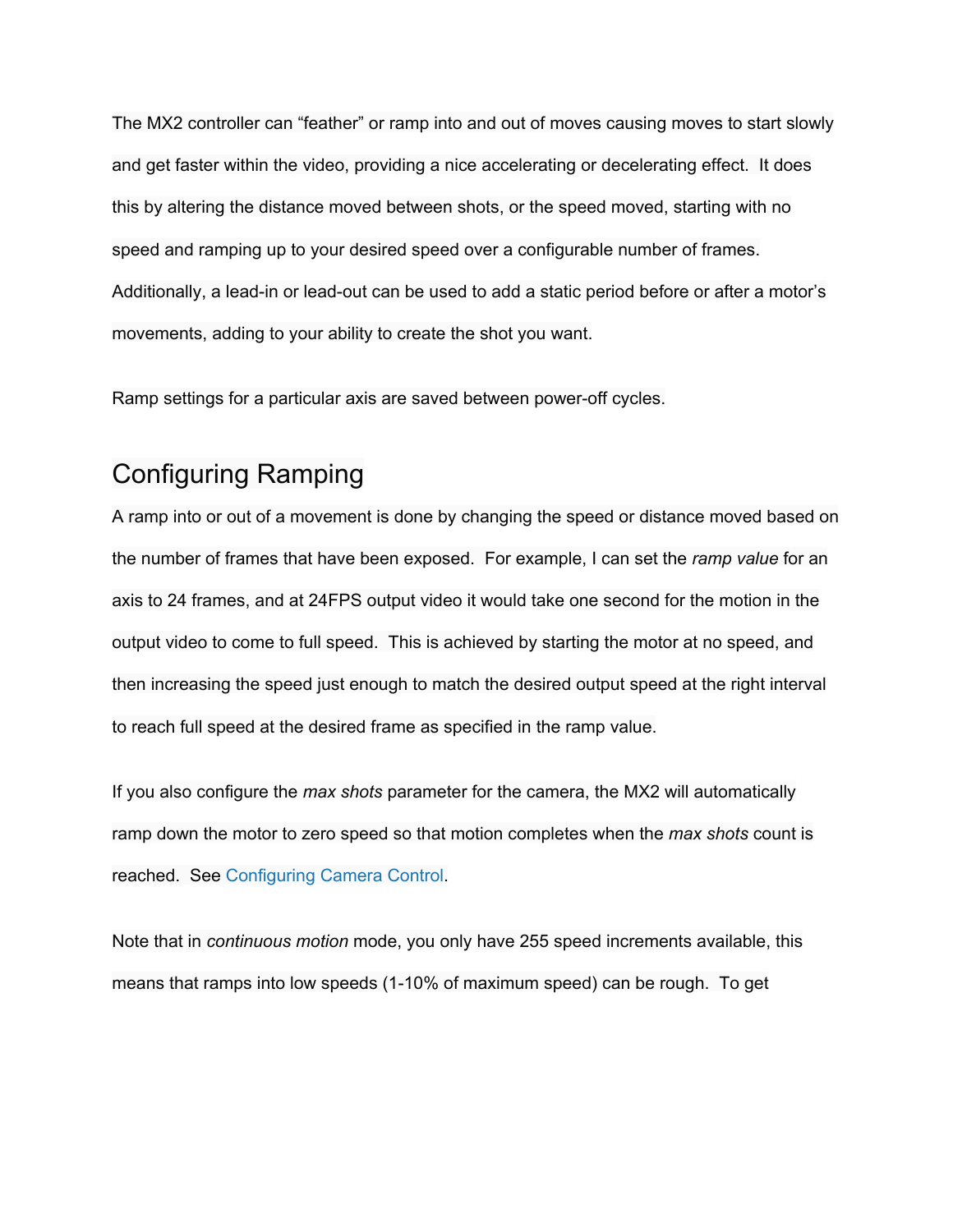extremely smooth ramps, it's best to choose *fixed interleave* mode. See [Choosing](http://www.google.com/url?q=http%3A%2F%2Fec2-54-237-175-245.compute-1.amazonaws.com%2Fcontent%2Fchoosing-your-motion-mode&sa=D&sntz=1&usg=AFQjCNHaEyFvT5ZTqRcK1S6UHpp9x9-b_Q) Your [Motion](http://www.google.com/url?q=http%3A%2F%2Fec2-54-237-175-245.compute-1.amazonaws.com%2Fcontent%2Fchoosing-your-motion-mode&sa=D&sntz=1&usg=AFQjCNHaEyFvT5ZTqRcK1S6UHpp9x9-b_Q) Mode for more information.

To understand how ramping will affect your output video, take the following parameter values:

- Output video = 24 frames per second
- $\bullet$  Max shots = 240 (10 seconds)
- Ramp rate  $= 24$
- $\bullet$  Axis speed = 1 inch per minute

The following will happen in the output video:

- For one second, the motion will accelerate to full speed
- For eight seconds, the motion will run at full speed (1 IPM)
- For one second, the motor will decelerate to no speed

This illustrates how ramping is achieved and the end result in your output video.

The *ramp value* for each axis is controlled independently.

- 1. [Enter] to enter the main menu
- 2. [Down] to select **Axis** *x*and press [Enter]
- 3. [Down] to select **Ramp** and press [Enter]
- 4. [Up] or [Down] to input the number of frames to reach full speed
- 5. [Enter] to save or [Right] to abort without saving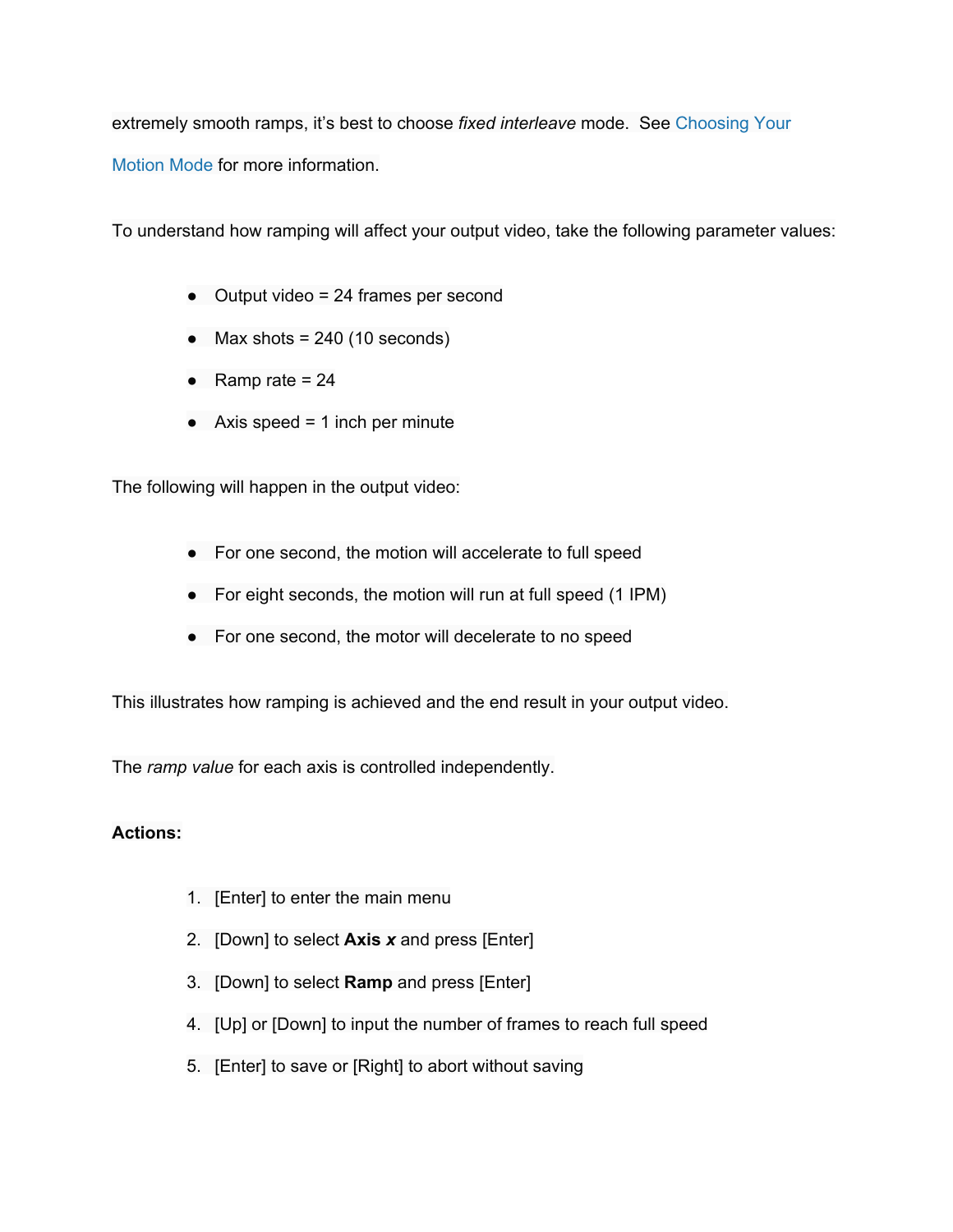- 6. [Right] to return to the main menu
- 7. [Right] to return to the main screen
- 8. [Right] as many times needed to select the desired axis speed
- 9. [Up] and [Down] to adjust the desired speed
- 10. [Left] to the On/Off control
- 11. [Up] to start the program running

Once the program starts running, the speed will set its self to zero for any axis with a ramp value configured. If you stop the program running before it reaches full speed, it will now see the current speed as the desired speed, and you will have to increase it back to your original value.

## Using a Lead-in or Lead-out

A *lead-in* defines a period of time, in frames from the beginning of the shoot, that the motor should not move. Conversely, a *lead-out* defines the period of time from the end of the shoot that the motor should not move. Each axis can have its own lead-in and lead-out times defined — however, to function, a *ramp value* must be set for that axis as well. Leads are executed through the ramping/feathering function of the controller, by simply preventing it from starting a ramp before a certain number of frames have passed (in the case of a lead-in), or reducing the overall number of frames counted before ramping all the way down to zero (in the case of a lead-out).

As with ramping/feathering, a lead-out is only used if the *max shots* parameter has been set, and therefor the controller can determine when to start reducing speed.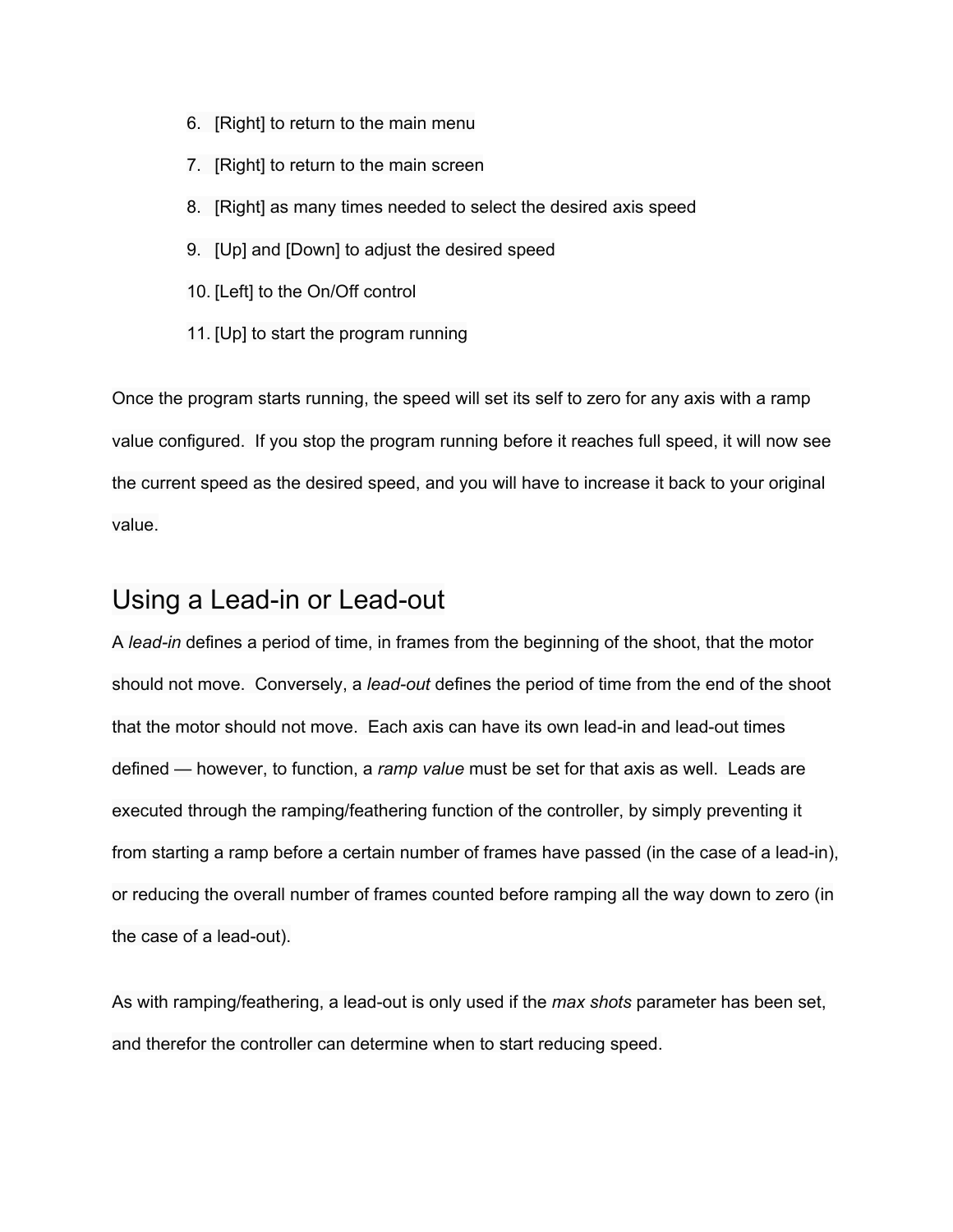To help clarify this function, we'll use the same parameters from the ramping example, and add a lead-in and lead-out:

take the following parameter values:

- Output video = 24 frames per second
- $\bullet$  Max shots = 240 (10 seconds)
- Ramp rate  $= 24$
- $\bullet$  Lead-in = 24
- $\bullet$  Lead-out = 24
- $\bullet$  Axis speed = 1 inch per minute

The following will happen in the output video:

- For one second, no movement will occur
- For one second, the motion will accelerate to full speed
- For seconds seconds, the motion will run at full speed (1 IPM)
- For one second, the motor will decelerate to no speed
- For one second, no movement will occur

- 1. [Enter] to enter the main menu
- 2. [Down] to select **Axis** *x*and press [Enter]
- 3. [Down] to select Lead-in or Lead-out and press [Enter]
- 4. [Up] or [Down] to input the number of frames to lead in or out with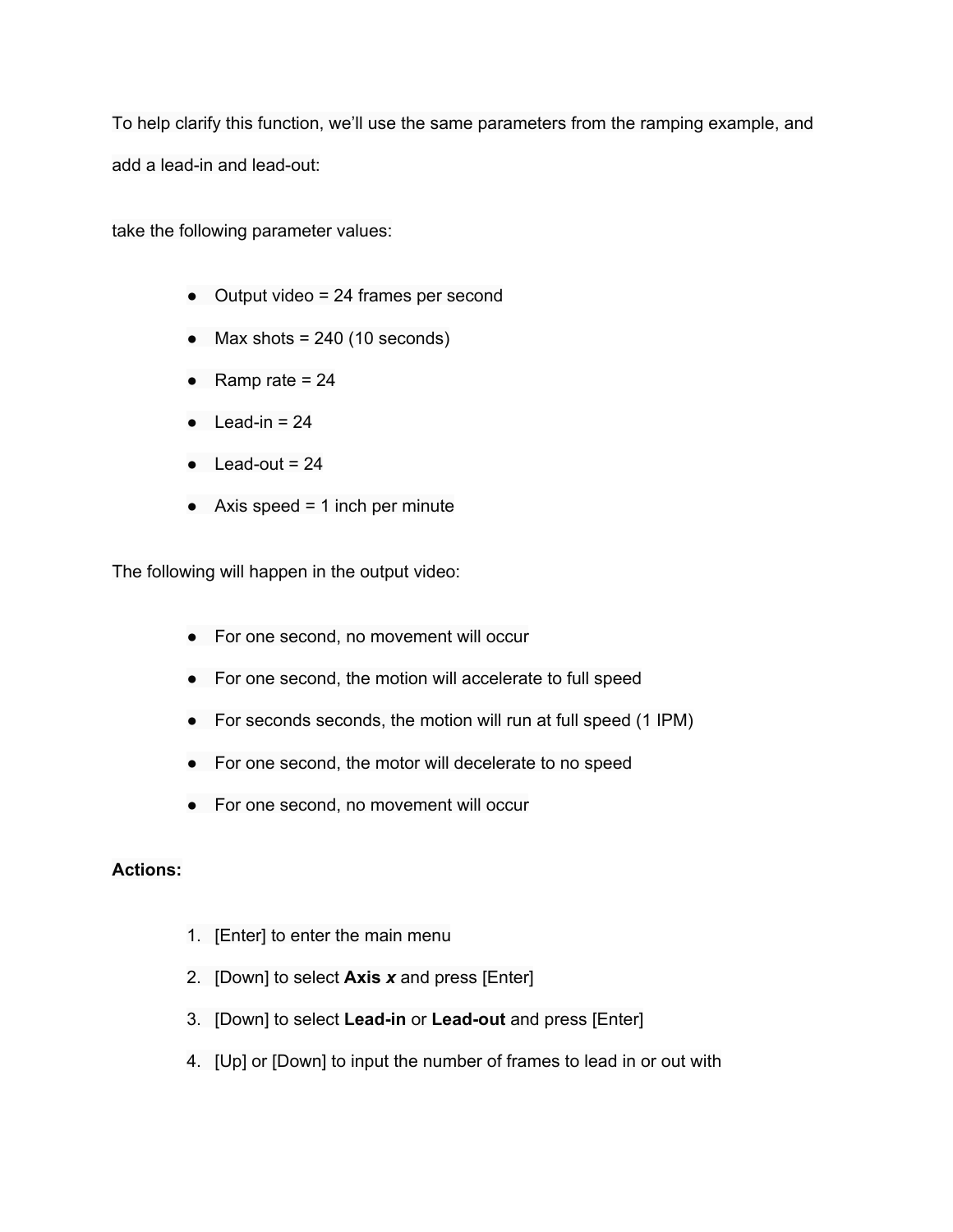#### 5. [Enter] to save or [Right] to abort without saving

The MX2 controller comes pre-calibrated for a load of approximately 1.5kg ( $\sim$  3.5 lbs). This is the weight of a medium sized dSLR, zoom lens, and small ball head.

Calibrating is not essential to make use of the MX2 with the Stage Zero Dolly for timelapse use, however it can greatly increase the accuracy of specific distances you dial in when entering values in inches per minute. As the Stage Zero dolly's motor does not have feedback to the controller, the controller can only tell the motor to move at certain speeds and at certain times. Calibrating the controller allows you to adjust the controller for variations in how the motor behaves under different loads and at different speeds.

Calibration of the motor is saved when the MX2 is powered off, so you only need to recalibrate when your payload (camera/lens/head/etc.) changes in weight significantly. If you swap out motors or pulleys, it is important to perform a calibration as well, after adjusting the motor parameters to match your new combination.

*Please note that it is impossible for the MX2 to make all speeds accurate at all times. The calibration routine will allow you to dialin one or two specific speeds more accurately than others, but as a lowcost system, perfect accuracy is not achievable.*

## Adjusting the Angle of the Dolly

When operating the dolly at an angle, and using Inches Per Minute (IPM) speed input, you will want to inform the controller of the nearest angle of the track so that it can adjust based on the calibration for that angle. You may set the angle of the dolly (or any other linear axis) in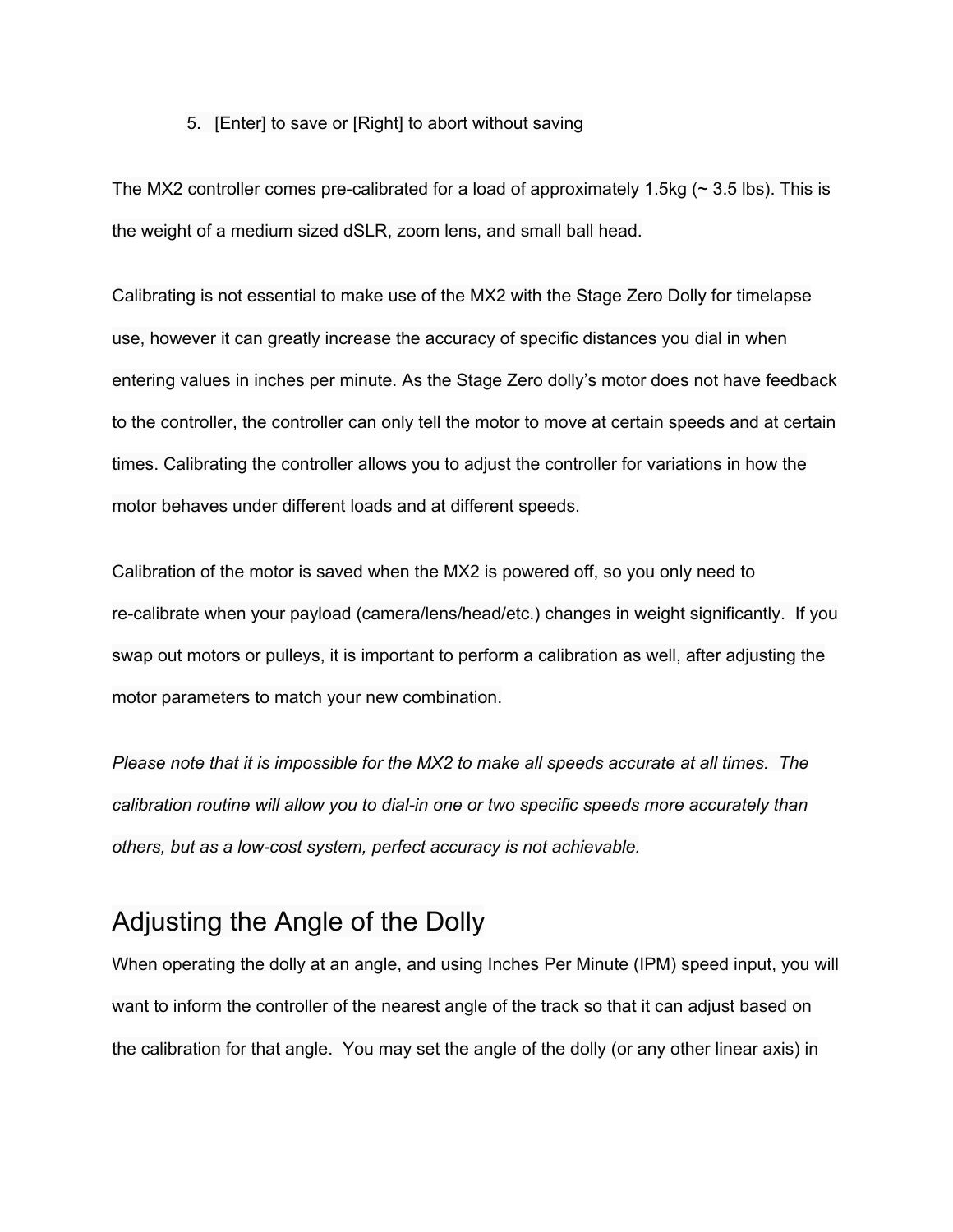the Axis Configuration menu for the given axis. Three angle values are possible: *0, 45,* and *90*. The *0*degree angle corresponds to the dolly being largely in parallel to the ground, *45* degrees corresponds to the track being at a 45-degree angle to the ground, and 90 degrees to being perpendicular to the ground. You should pick the angle closest to the one you are at, and when in doubt, err on the side of setting the angle higher.

#### **Actions:**

- 1. [Enter] to enter the main menu
- 2. [Down] to select **Axis** *x*and press [Enter]
- 3. [Down] to select **Angle** and press [Enter]
- 4. [Up] or [Down] and choose between *0, 45,* and *90*
- 5. [Enter] to save or [Right] to abort

## Using Automatic Calibration

Automatic calibration mode adjusts the assumptions the controller makes about the motor's performance. By moving at different speeds, in different modes, and in different directions the controller expects the cart to have moved a certain distance. During automatic calibration, you will measure the distance the cart has moved at each stage, and in doing so the controller will automatically adjust its expectations of the motor's performance at critical speeds.

You may calibrate the controller for each of the specified angles: *0, 45,* and *90* degrees. Each angle must be calibrated separately, but each time you calibrate, the calibration will be saved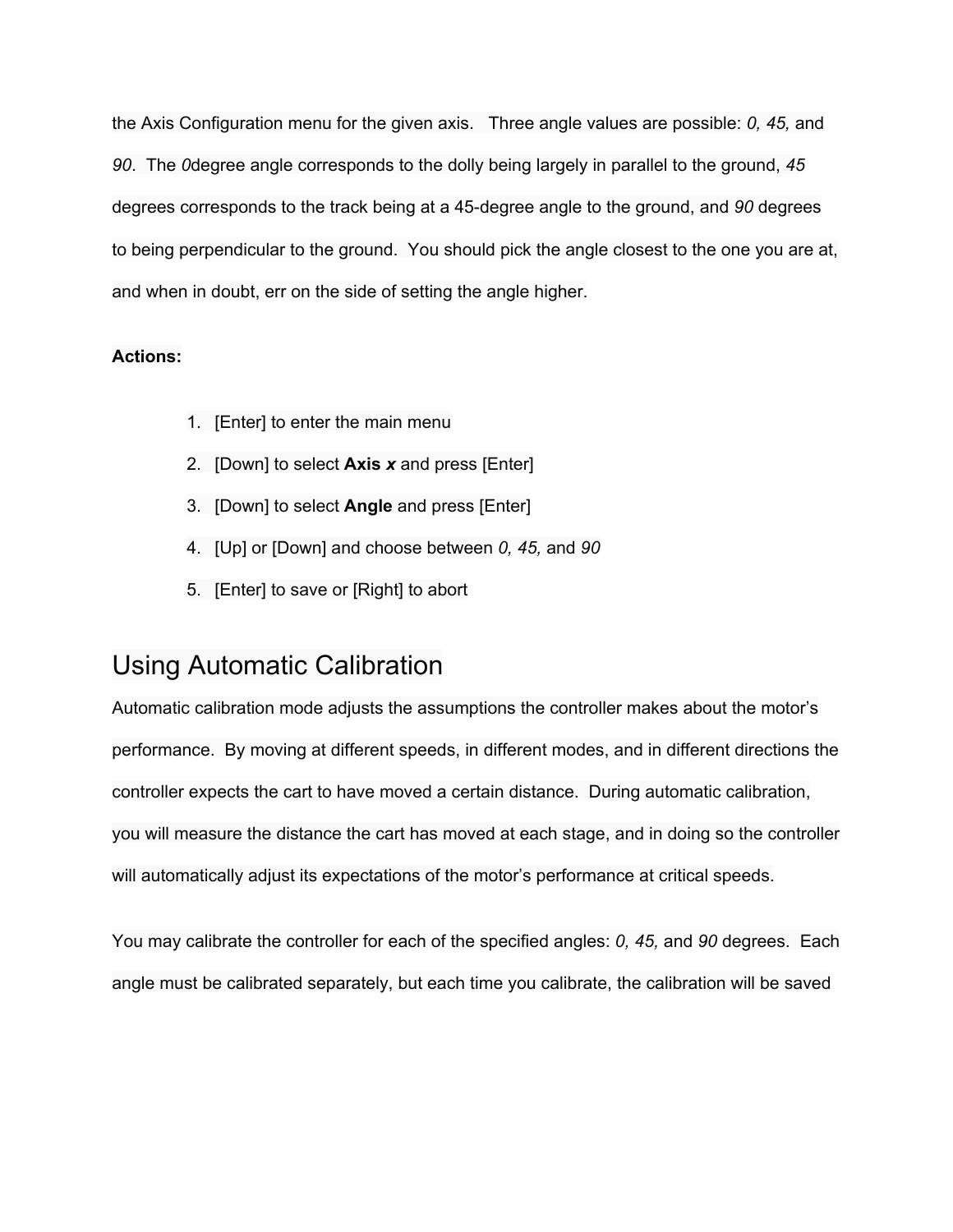and you will not have to repeat it unless your payload substantially changes, or you change out the motor or main drive pulley.

To use automatic calibration, first move the dolly to the middle of the track, either through manual motor control or by loosening the belt and moving it by hand and then make sure that the belt is tightened fully before beginning. Now, place a ruler flat on the track in a position where neither the angle mounts nor the stabilizer bar will hit it, and line the edge of the ruler up with one of the edges of the cart. The cart will be moving to the right at first, so let the ruler stick out in that direction. For 45 degree and higher angles, it is worthwhile to tape down the ruler.

After selecting the angle you want to calibrate for and pressing [Enter], the cart will first move quickly to the right, and ask you to enter how far it went in hundredths of an inch. (Don't worry, just getting it close enough in tenths is good enough for most uses.) Enter the value using the up and down arrow keys and press enter to move to the next step. The cart will then move to the left and repeat the process, before going into two pulsing mode speed tests. The entire process should take around 3-4 minutes.

- 1. [Enter] to enter the main menu
- 2. [Down] to select **Axis** *x*and press [Enter]
- 3. [Down] to select **Calibrate** and press [Enter]
- 4. [Up] or [Down] and choose between *0, 45,* and *90* degree calibration modes
- 5. [Enter] to start the calibration process, or [Right] to exit without calibrating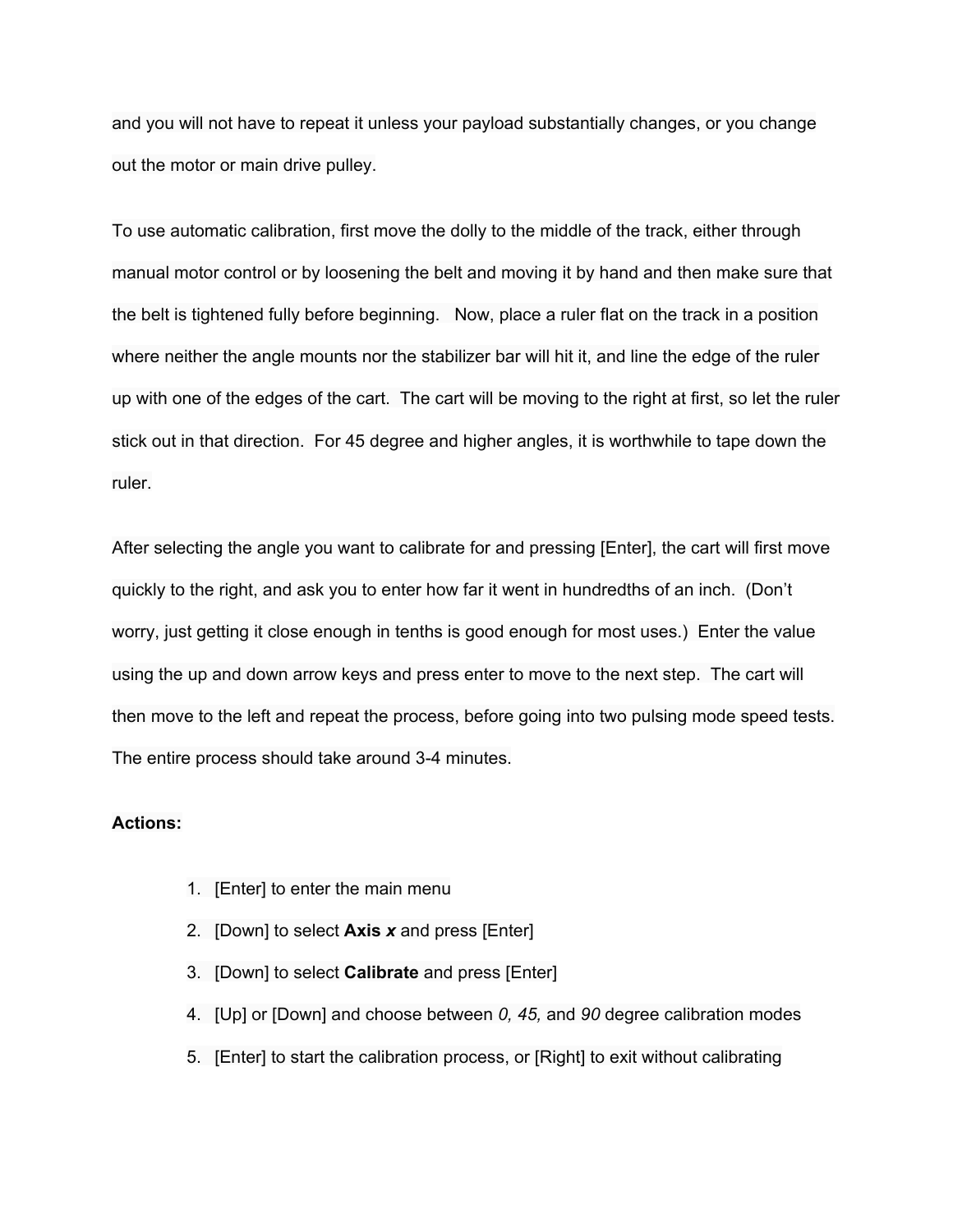- 6. After the move is completed, use [Up] and [Down] to input the distance moved in inches
- 7. Press [Enter] to save the value you input and repeat five more times
- 8. After all calibration steps have been completed, use [Right] to exit the calibration screen

#### **Notes:**

- After a new calibration, you will need to adjust the *Calibration Constant Value*, which is documented below to finely tune in the calibration
- If you are using your own motor/gear chain with the MX2, and the calibration does not appear to move at all, adjust the low and high speed targets as indicated below

## Adjusting Calibration

The MX2′s calibration routine attempts to determine how much to adjust the on time of the motor based on its performance at default values. However, most motors behave non-linearly when adjusting their speed by changing the on time. This means that simply adjusting the on/off time alone is not enough to accurately dial in a speed that was off from the expected target. Usually, it results in the motor going much slower than expected for low speeds, as the non-linearity of the motor's behavior increases at the lowest speeds.

To compensate for this, a *calibration constant* was introduced in the 0.83 version of the MX2 firmware. This allows you to configure how much of the calibration change is actually applied during run time calculations. Generally speaking, if the motor still runs too slow after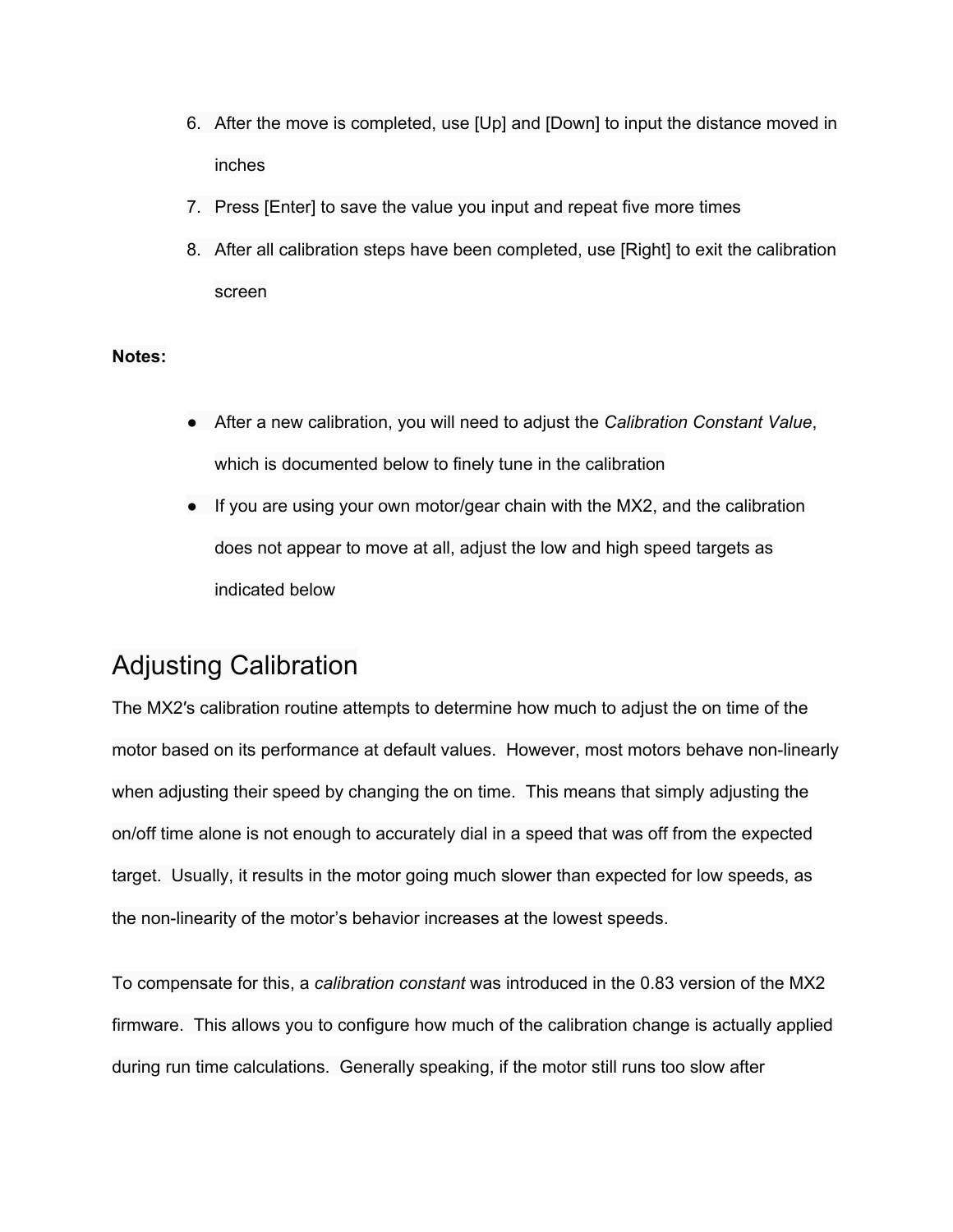calibration, the constant should be reduced, and if it runs too fast the constant should be increased.

The workflow for finely tuning in a particular speed is as follows:

- 1. Set either the low or high speed target to the desired speed (see below)
- 2. Run the auto calibration
- 3. Set *max shots* to 60
- 4. Set *interval* to 1, disable all focus and post-exposure delays
- 5. Set the desired axis to the desired angle
- 6. Set the desired axis to the desired continuous speed on the main screen
- 7. Turn the program on, and measure actual distance traveled
- 8. Adjust calibration constant
- 9. Repeat 7-8 until the speed is tightly dialed-in

- 1. [Enter] to enter the main menu
- 2. [Down] to select **Axis** *x*and press [Enter]
- 3. [Down] to select **Cal. Constant** and press [Enter]
- 4. [Up] or [Down] and adjust the value as desired
- 5. [Enter] to save the value, or [Right] to exit without saving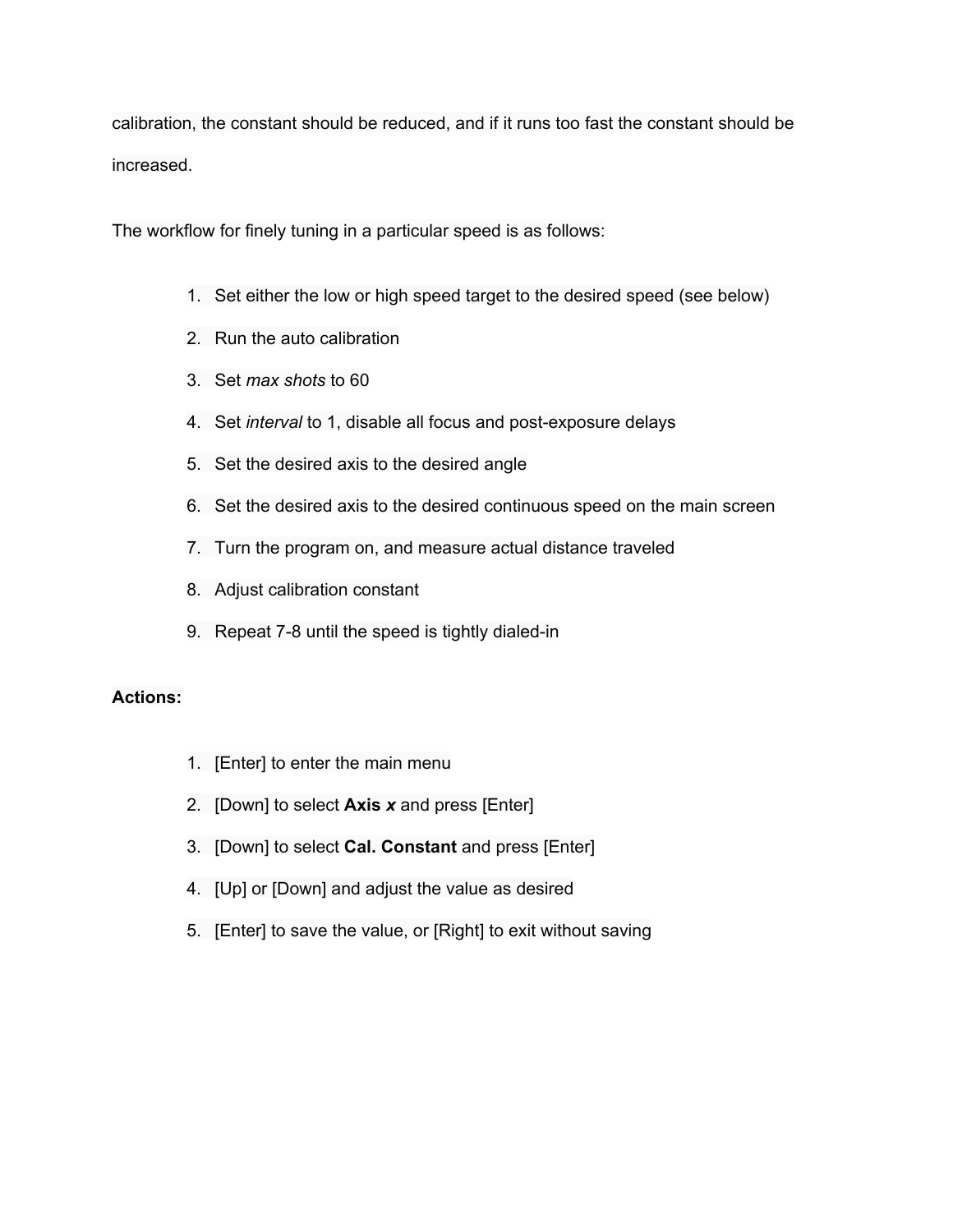# Setting the Calibration Targets

When you want to dial-in one or two speeds to be your most accurate, you should choose the speeds you use most. To adjust the speeds used in calibration, you will need to adjust the low and *high calibration targets* to the speeds you desire.

These values are set in the *Main Settings* menu.

### **Actions:**

- 1. [Enter] to enter the main menu
- 2. [Down] to select **Settings**and press [Enter]
- 3. [Down] to select **Cal. Spd. Low** or **Cal Spd. Hi** and press [Enter]
- 4. [Up] or [Down] and choose the target speed
- 5. [Enter] to save the new value
- 6. Repeat calibration process as indicated above

Like most values in the MX2 controller, the *Calibration Speed Targets* are retained after power-off.

#### **Important Notes:**

- The Low speed target *must* be lower than the High speed target
- You must re-calibrate after changing the targets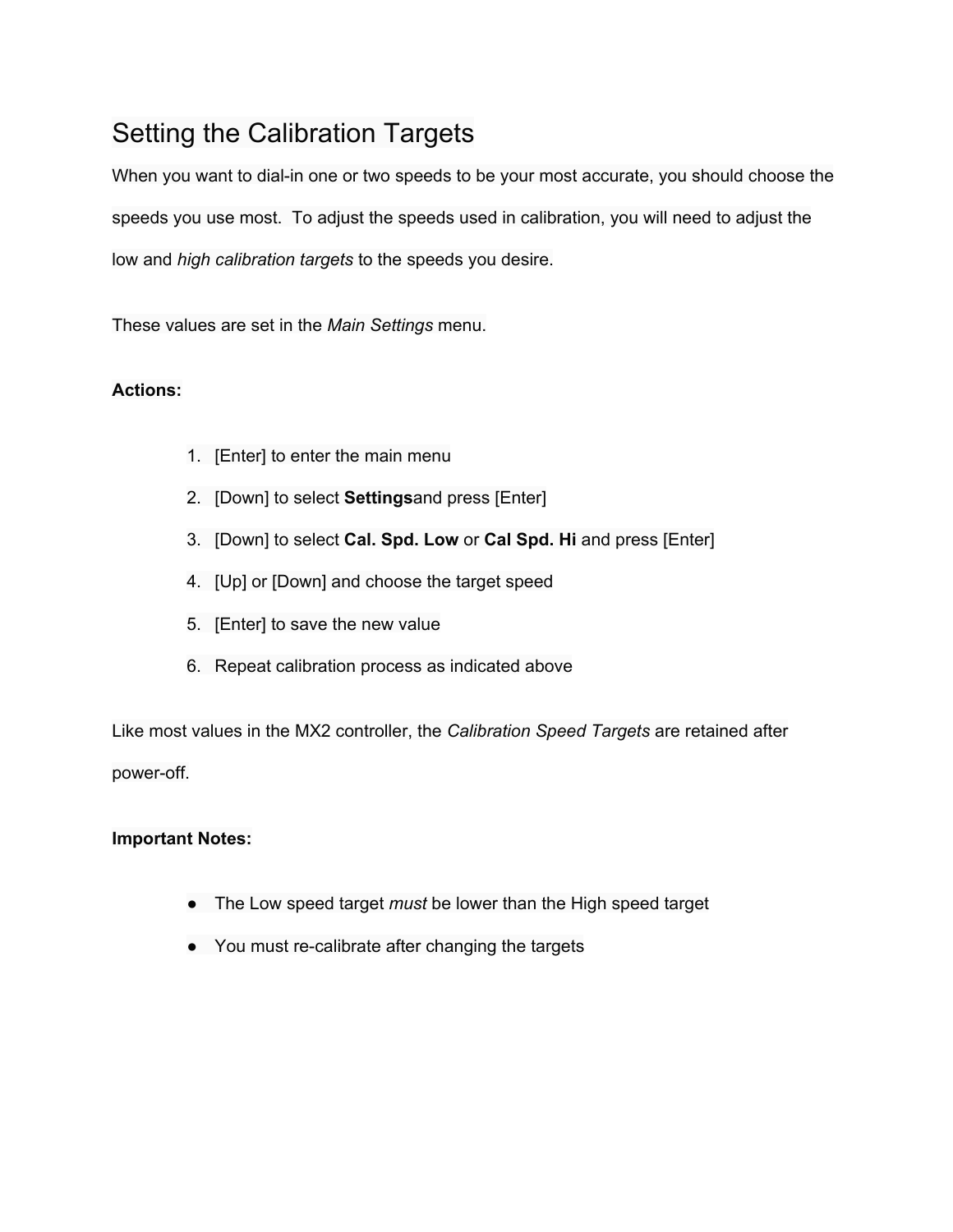# Adjusting for Very Heavy Weights or Weak Motors

If you're using the Stage Zero with a large camera/motion control payload, or are using the MX2 with a DIY rig with a smaller motor, you may need to adjust the minimum pulse time to give the motor enough time to get the cart moving at the lowest speeds. A larger minimum pulse time can make movements at low speeds rougher, so you generally want to keep it as low as possible, while still being able to start moving the cart forward at the lowest speed.

Like most values in the MX2 controller, the Minimum Pulse value is retained after power-off.

#### **Actions:**

- 1. [Enter] to enter the main menu
- 2. [Down] to select **Axis** *x*and press [Enter]
- 3. [Down] to select **Min Pulse** and press [Enter]
- 4. [Up] and [Down] to adjust the minimum pulse time
- 5. [Enter] to save or [Right] to exit without saving

Stop-Motion and Timelapse have slightly a different workflow, namely in that in timelapse you want your exposures to continue uninterrupted, on your set interval, for a period of time. Whereas, in stop-motion filming, you want to control when each exposure occurs so that you may make set adjustments or take other actions between exposures. The MX2 supports both of these workflows easily.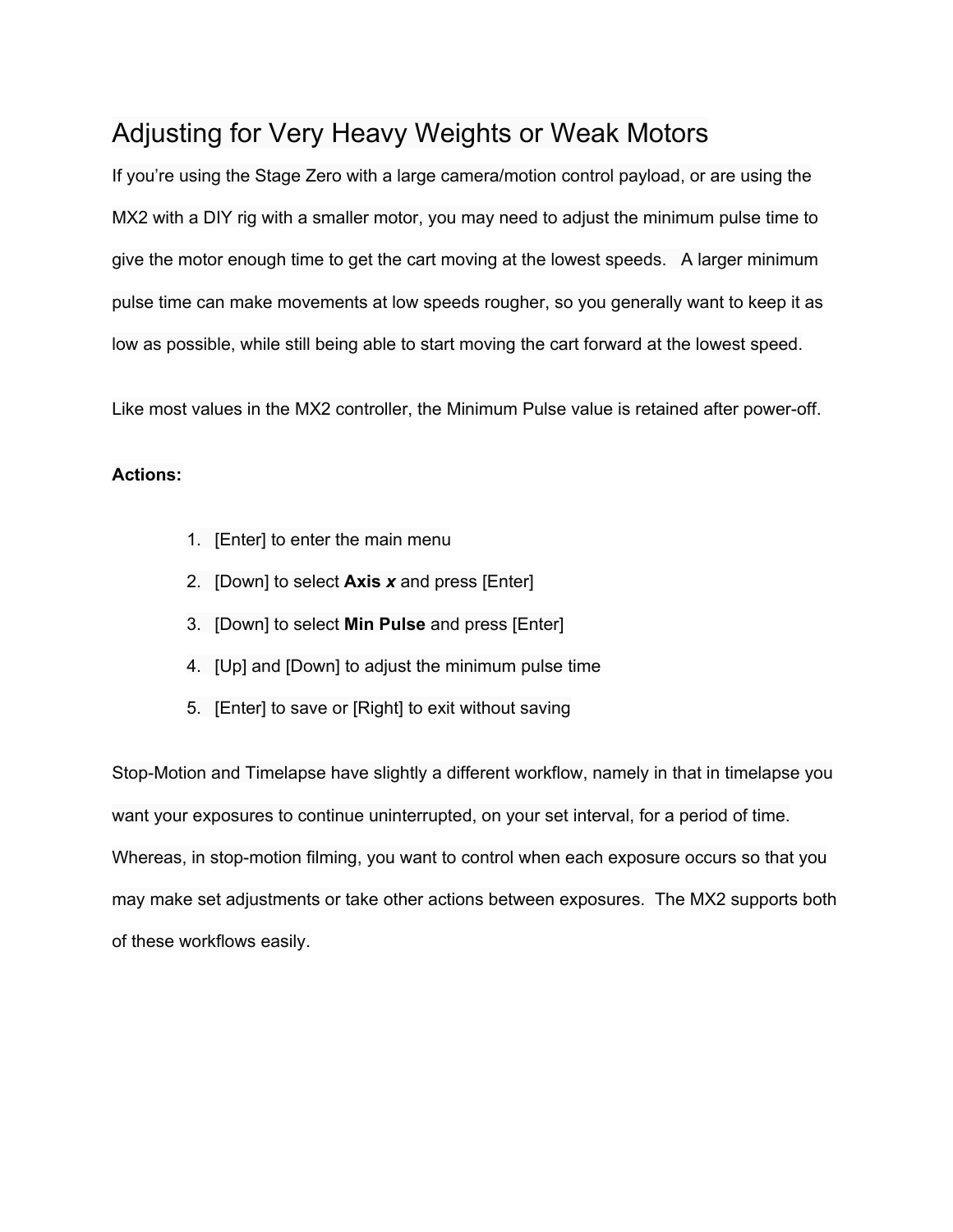# Enabling Manual Triggering of Exposure and Motion

In stop-motion, we want to take one exposure and make one move at-will, and have plenty of time to do what we need to do between exposures. To achieve this, we'll cause the MX2 to abort its program after a single shot, and we'll used *Fixed [Interleave](http://www.google.com/url?q=http%3A%2F%2Fdynamicperception.com%2Findex.php%3Fmain_page%3Dwordpress%26page_id%3D216&sa=D&sntz=1&usg=AFQjCNGx3v1G99ITlju12M2aTxE_Pe-VXg)* [motion](http://www.google.com/url?q=http%3A%2F%2Fdynamicperception.com%2Findex.php%3Fmain_page%3Dwordpress%26page_id%3D216&sa=D&sntz=1&usg=AFQjCNGx3v1G99ITlju12M2aTxE_Pe-VXg) control to establish our exact distance moved between shots. If we set the *maximum shot count* to 1 for the camera, when the MX2 is told to to turn motion on, it will expose one frame make its required move and stop until it is turned on again.

#### **Actions:**

- 1. [Enter] to enter the main menu
- 2. [Down] to select **Camera**and press [Enter]
- 3. [Down] to select **Max Shots** and press [Enter]
- 4. [Up] or [Down] and input a value of *1*
- 5. [Enter] to save or [Right] to abort
- 6. [Right] to return to the main menu
- 7. [Right] to return to the home screen

You should also be in the *Fixed [Interleave](http://www.google.com/url?q=http%3A%2F%2Fdynamicperception.com%2Findex.php%3Fmain_page%3Dwordpress%26page_id%3D216&sa=D&sntz=1&usg=AFQjCNGx3v1G99ITlju12M2aTxE_Pe-VXg)* motion mode before beginning. On the main screen, input the desired distance to be moved between each shot, and then use [Left] to bring the cursor back to the *On/Off* value. Pressing [Up] will cause the MX2 to start running, fire a single shot, move, and then stop running. To fire the next frame, simply press [Up] again, and so forth.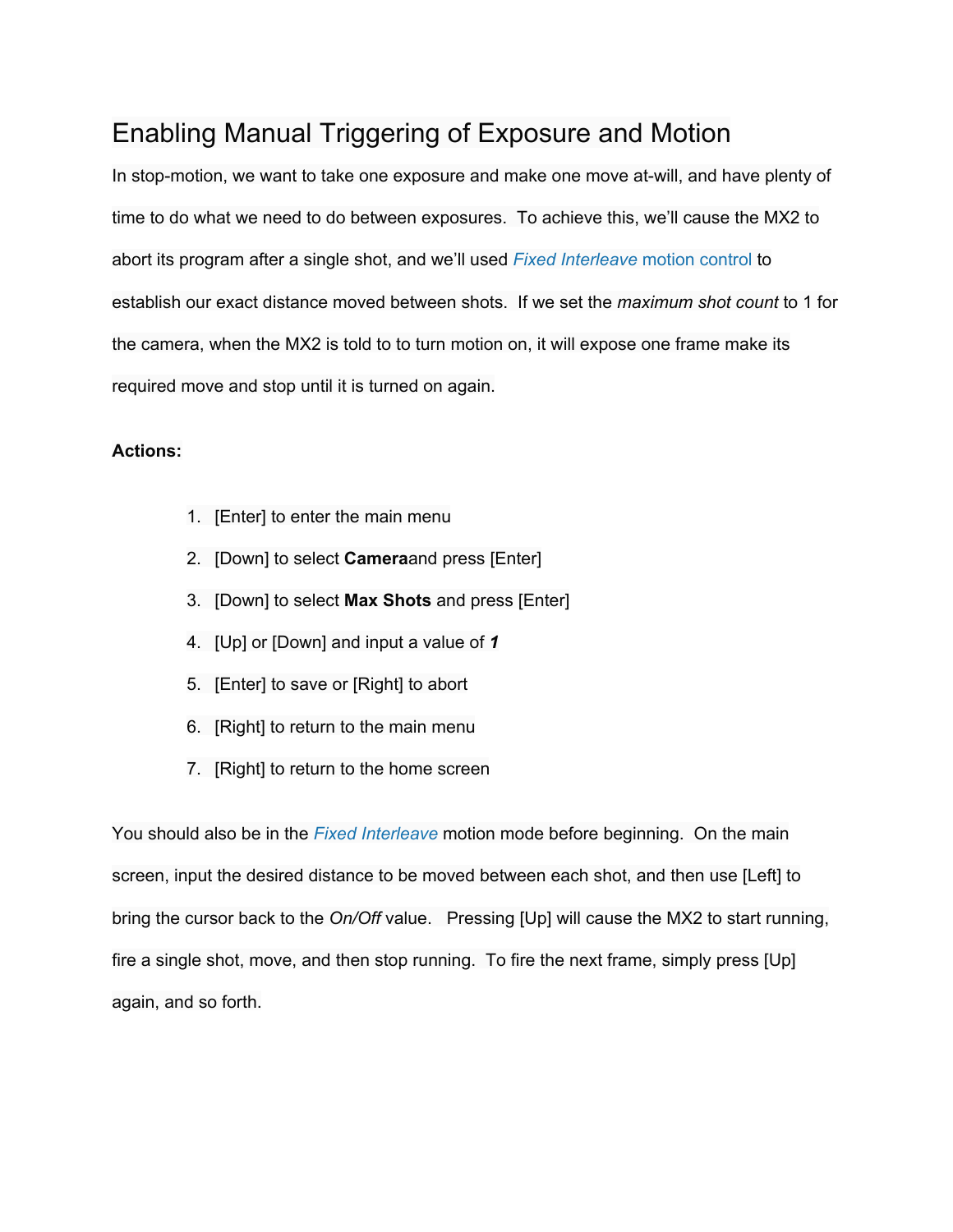If need be, you may also fashion a remote switch, connected to port *Ext 1*, and use this as a remote trigger to start the next exposure cycle. For more information see Using [Remote](http://www.google.com/url?q=http%3A%2F%2Fdynamicperception.com%2Findex.php%3Fmain_page%3Dwordpress%26page_id%3D284&sa=D&sntz=1&usg=AFQjCNEtbH43Q5f_WTHzF8vCtzpt1E7xqQ) [Inputs.](http://www.google.com/url?q=http%3A%2F%2Fdynamicperception.com%2Findex.php%3Fmain_page%3Dwordpress%26page_id%3D284&sa=D&sntz=1&usg=AFQjCNEtbH43Q5f_WTHzF8vCtzpt1E7xqQ)

Most of the motor parameters in the MX2 will never need to be modified if you are using the Stage Zero dolly in the stock configuration. These parameters are largely designed to adjust distance values listed on the main screen when you input movement in inches per minute.

The MX2 controller displays inches per minute for linear axes by relating the maximum RPM of the motor to the distance traveled by the final drive gear. If you're using a pulley or gear as a final output drive (such as for a belt-driven system like the Stage Zero, or a rack-and-pinion driven system), the distance traveled is generally the pitch circumference of the gear. As these values effect the displayed distances for movements, you should only adjust them when changing something in the drivetrain. For calibrating different performance under different loads, you shoul[dcalibrate](http://www.google.com/url?q=http%3A%2F%2Fdynamicperception.com%2Findex.php%3Fmain_page%3Dwordpress%26page_id%3D208&sa=D&sntz=1&usg=AFQjCNHATFEsCzn8Fi8QiUjDU1ACW8UhNg) the axis instead.

## Setting Motor RPM

This setting allows you to input the Revolutions Per Minute of the motor you are controlling. This aids in determining the max speed of the motor. If you have multiple gear transitions after the motor its self, make sure to account for them in the RPM. For example, if you have a 2:1 transition from the motor output shaft to your drive gear, you would reduce RPM by one half.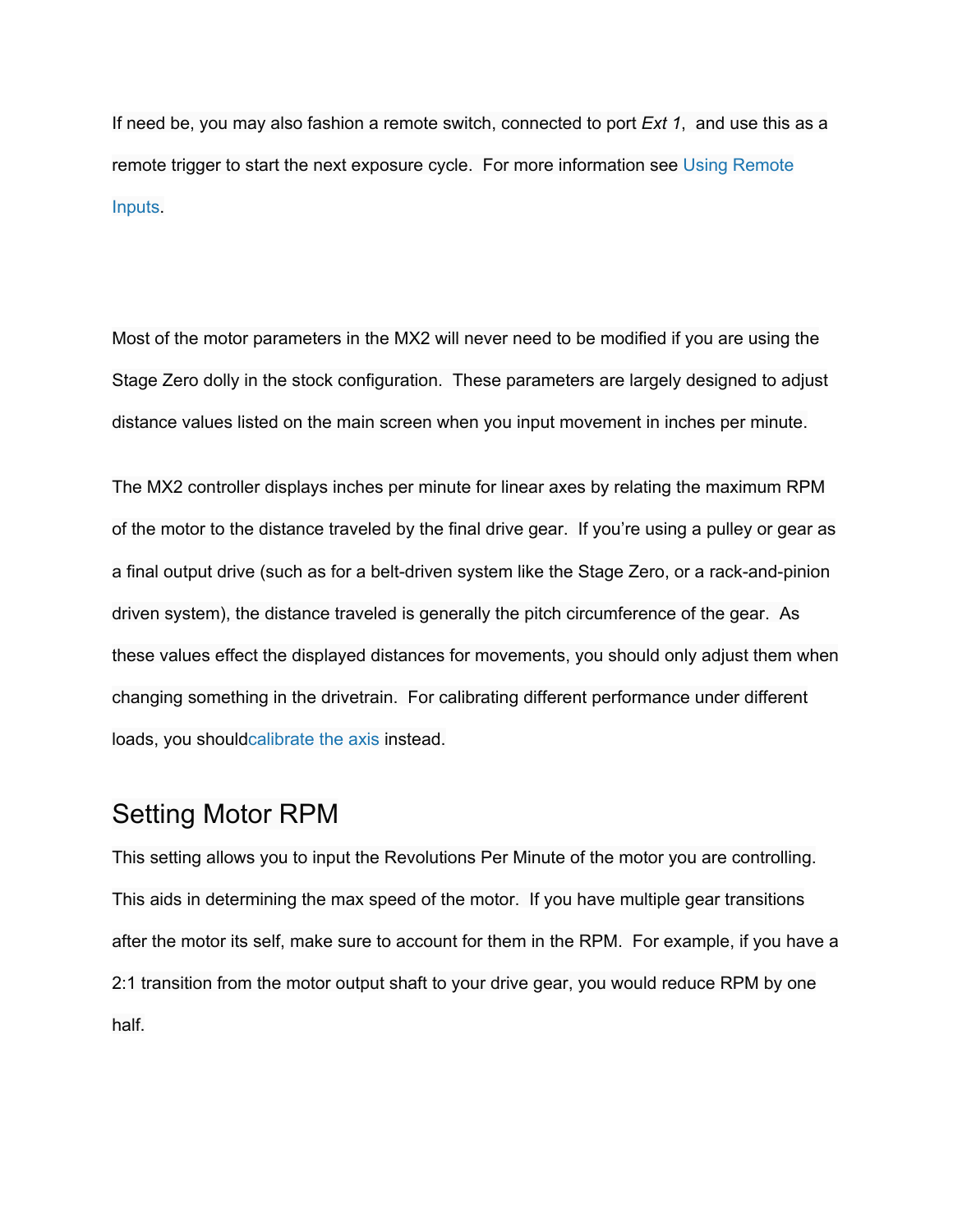Do not use this setting to adjust performance of the motor under load! [Calibrate](http://www.google.com/url?q=http%3A%2F%2Fdynamicperception.com%2Findex.php%3Fmain_page%3Dwordpress%26page_id%3D208&sa=D&sntz=1&usg=AFQjCNHATFEsCzn8Fi8QiUjDU1ACW8UhNg) the [axis](http://www.google.com/url?q=http%3A%2F%2Fdynamicperception.com%2Findex.php%3Fmain_page%3Dwordpress%26page_id%3D208&sa=D&sntz=1&usg=AFQjCNHATFEsCzn8Fi8QiUjDU1ACW8UhNg)instead.

Like most settings, the value is stored when powering off, and only needs to be changed when you change motors.

### **Actions:**

- 1. [Enter] to enter the main menu
- 2. [Down] to select **Axis** *x*and press [Enter]
- 3. [Down] to select **RPM** and press [Enter]
- 4. [Up] or [Down] to input the correct RPM for your motor
- 5. [Enter] to save or [Right] to abort without saving

# Setting Output Drive Distance

To allow you to enter speeds and distances in actual distance, versus percentages, the MX2 must be aware of the actual distance moved per revolution of the motor. For most linear axes, the actual distance traveled will be based on the pitch circumference of the final output gear — for example: the pitch circumference of a drive pulley or the pitch circumference of a pinion on a rack-and-pinion drive.

Like most settings, the value is stored when powering off, and only needs to be changed when you change motors.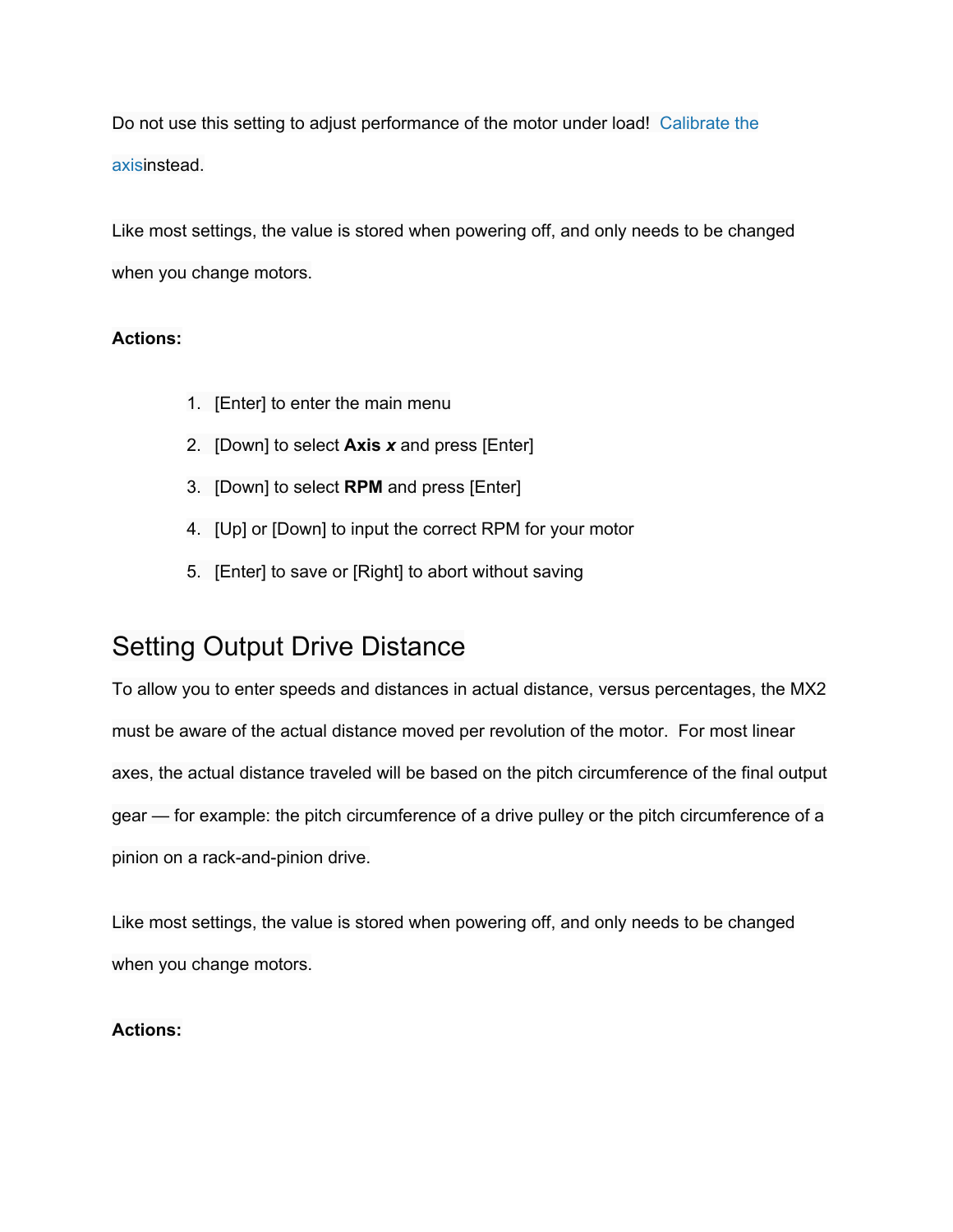- 1. [Enter] to enter the main menu
- 2. [Down] to select **Axis** *x*and press [Enter]
- 3. [Down] to select **Dist. per Rev.** and press [Enter]
- 4. [Up] or [Down] to input the correct pitch circumference (in inches) for your output gear
- 5. [Enter] to save or [Right] to abort without saving

Sometimes it happens to the best of us: we get a little carried away and then we have no idea what setting we messed up, or how, and we just want to get everything back to where we started. The MX2 saves most of the values you enter into permanent memory, reducing the amount of data entry you have to do for subsequent shoots, and letting you store calibration and so forth. There is a factory reset option which resets this permanent memory to its default state so that you can wipe all changes clean.

Resetting the permanent memory requires a restart of the MX2 controller, and it may take longer than normal to restart the first time after resetting the memory.

You should always reset the permanent memory after doing any firmware upgrade. Retaining memory after an upgrade can result in some values that cannot be modified.

# Resetting Stored Memory to Defaults

To reset the permanent memory on the MX2, you will need to first enable the *factory reset*parameter, and then restart the MX2.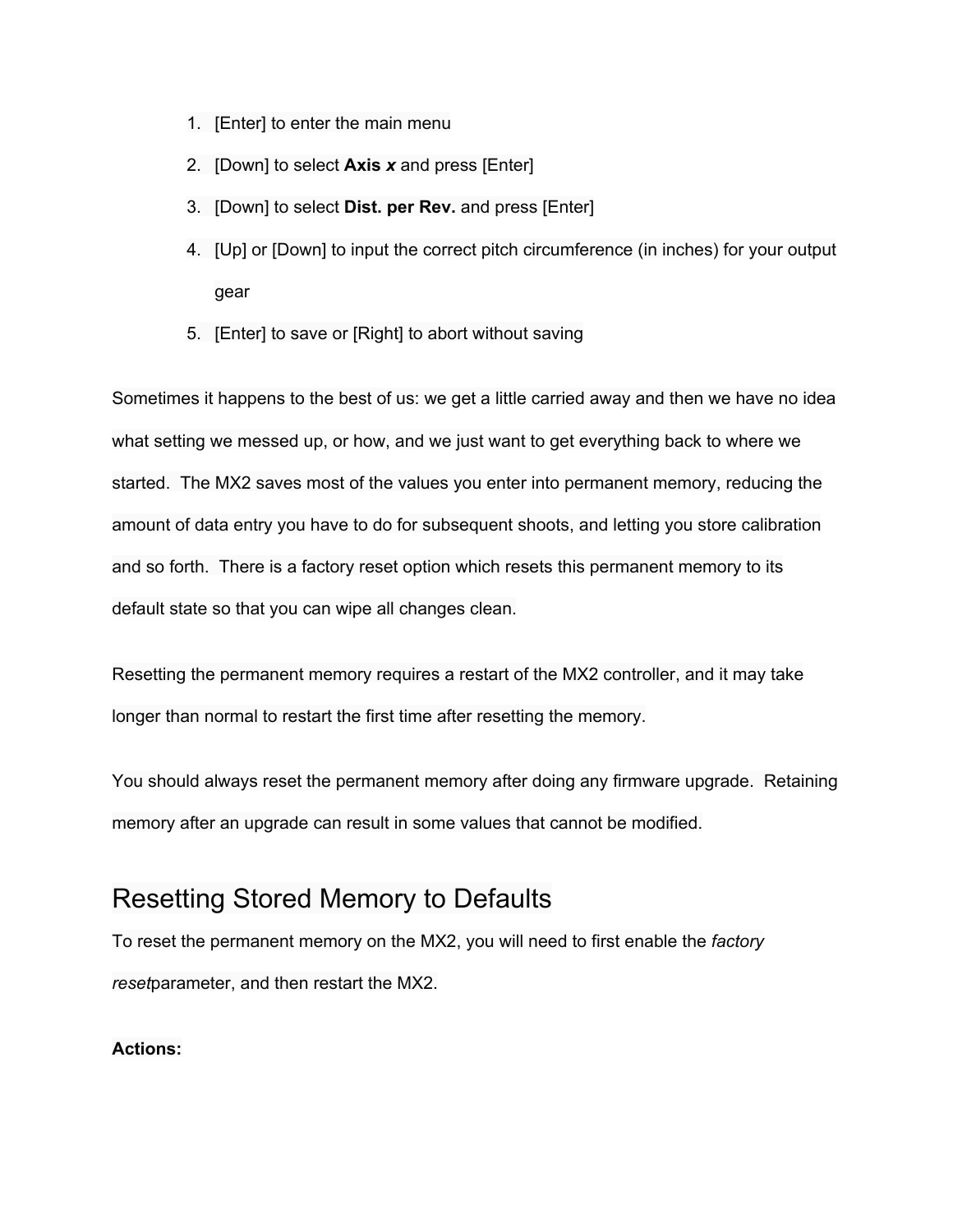- 1. [Enter] to enter the main menu
- 2. [Down] to select **Settings**and press [Enter]
- 3. [Down] to select **Reset Mem** and press [Enter]
- 4. [Up] or [Down] and choose *on*
- 5. [Enter] to save the value
- 6. Power-cycle the MX2 (may start slower than normal the first time after a memory reset)

The MX2 can be controlled remotely, much like it controls the camera, by using *Ext 1* inputs. On the left side of the MX2 controller there are two 2.5mm TRS plugs labeled *Ext 0* and *Ext 1*. Each of these plugs breaks out into two I/O lines and one ground line, which is essential for establishing communication between two electronic components.

The *Ext 0* inputs connect directly to the Arduino microcontroller's hardware serial pins (Digital 1 is the tip connector, Digital 0 is the ring connector), and are reserved for special uses or serial communication. The *Ext 1* inputs, however, are general purpose inputs for use in controlling the MX2 and interacting with the environment.

To craft your own connection to a switch, or some other device, you will normally either buy a cable with a 2.5mm TRS connector on one end and bare leads on the other, or buy a 2.5mm TRS to 2.5mm TRS cable and cut one end off. Either way, make sure you accurately identify which wire matches which conductor — this is a simple task that be accomplished simply by using a multi-meter in "continuity" mode. This mode tells you whether or not two test points are electrically connected, in many electronic multi-meters there is an audible "beep" when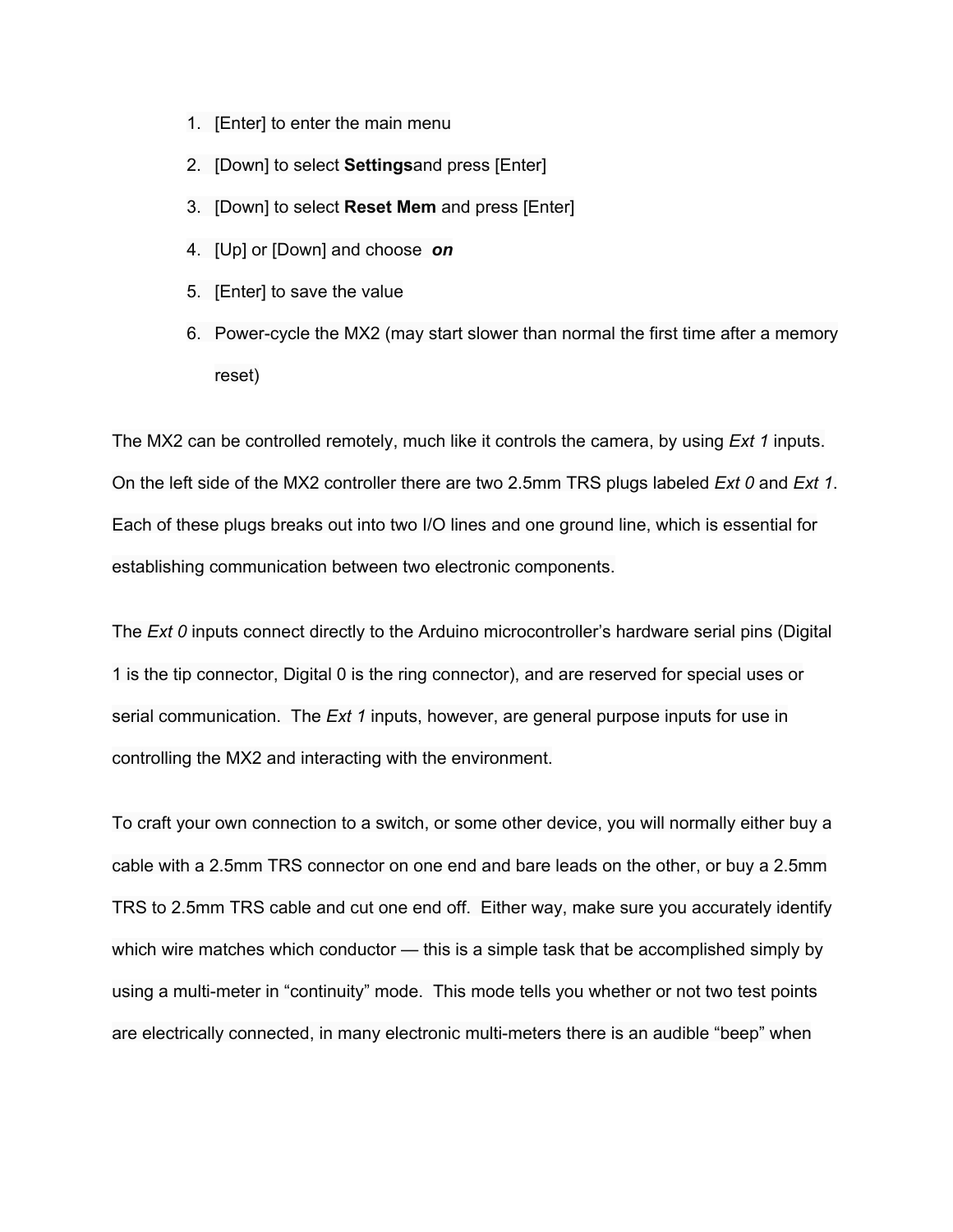the two points are connected. Simply test every wire in the cable against each conductor and label each wire as you go.

## The Basics of MX2 Inputs and Outputs

Before we go any further, let's describe how the MX2 inputs work. As we described earlier, there are two I/O lines and one GND line per input connector, this means there is no 5V signal! In fact, when an input is engaged in the MX2 firmware, it is immediately "pulled high" at 20K of resistance. This means that the MX2 will read a 5V signal off that input as long as the input is left unconnected. Thus, to trigger the input, you will need to connect the GND signal to the input you wish to trigger. This allows you to wire switches and other passive devices easily without needing a power source.

Only *Ext 1* inputs are available for triggering actions on the MX2.

As the internal pull-up resistors are 20K Ohms, you must not exceed 19K of resistance in your cabling, otherwise the signal will not be recognized. Limit yourself to under 20′ of 20gg wiring.

All *Ext* 1 inputs are automatically de-bounced for you, so you can use analog switches without having to build complicated de-bouncing circuitry.

**Under no circumstances should you ever send a positive signal (+V) down any Ext I/O line! Doing so may permanently damage your MX2!**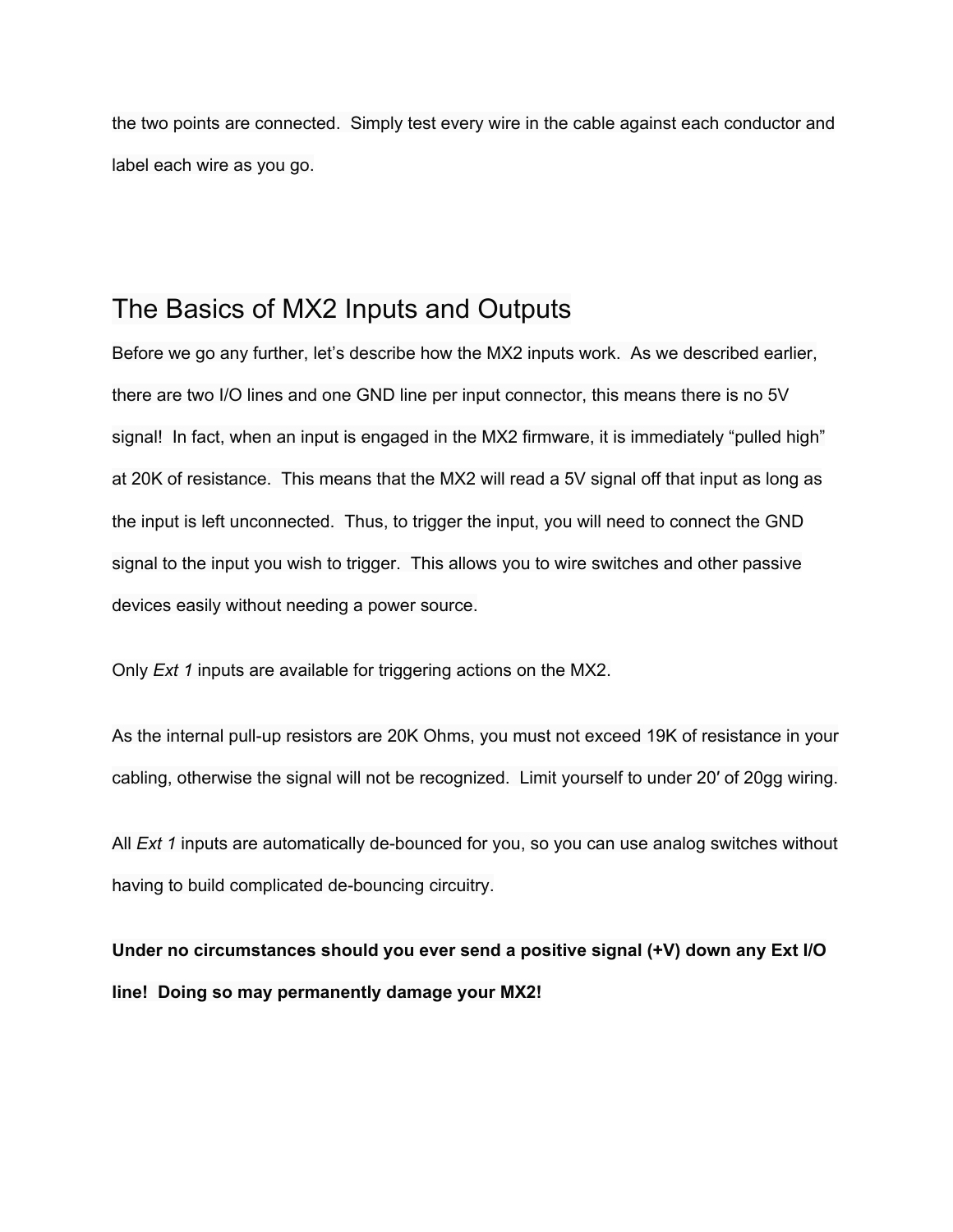As for outputs, each input port may instead be converted to outputs, to trigger external devices like relays, lights, etc. As with inputs, the behavior of triggering an output is to connect the given output to the common GND signal.

## Actions Available Based On Inputs

Each individual input has the following actions which can be associated with it:

- Stop
- Start
- Toggle
- Remote Intervalometer

# Actions Available for Outputs

- Trigger before shot
- Trigger after shot
- Trigger before and after shot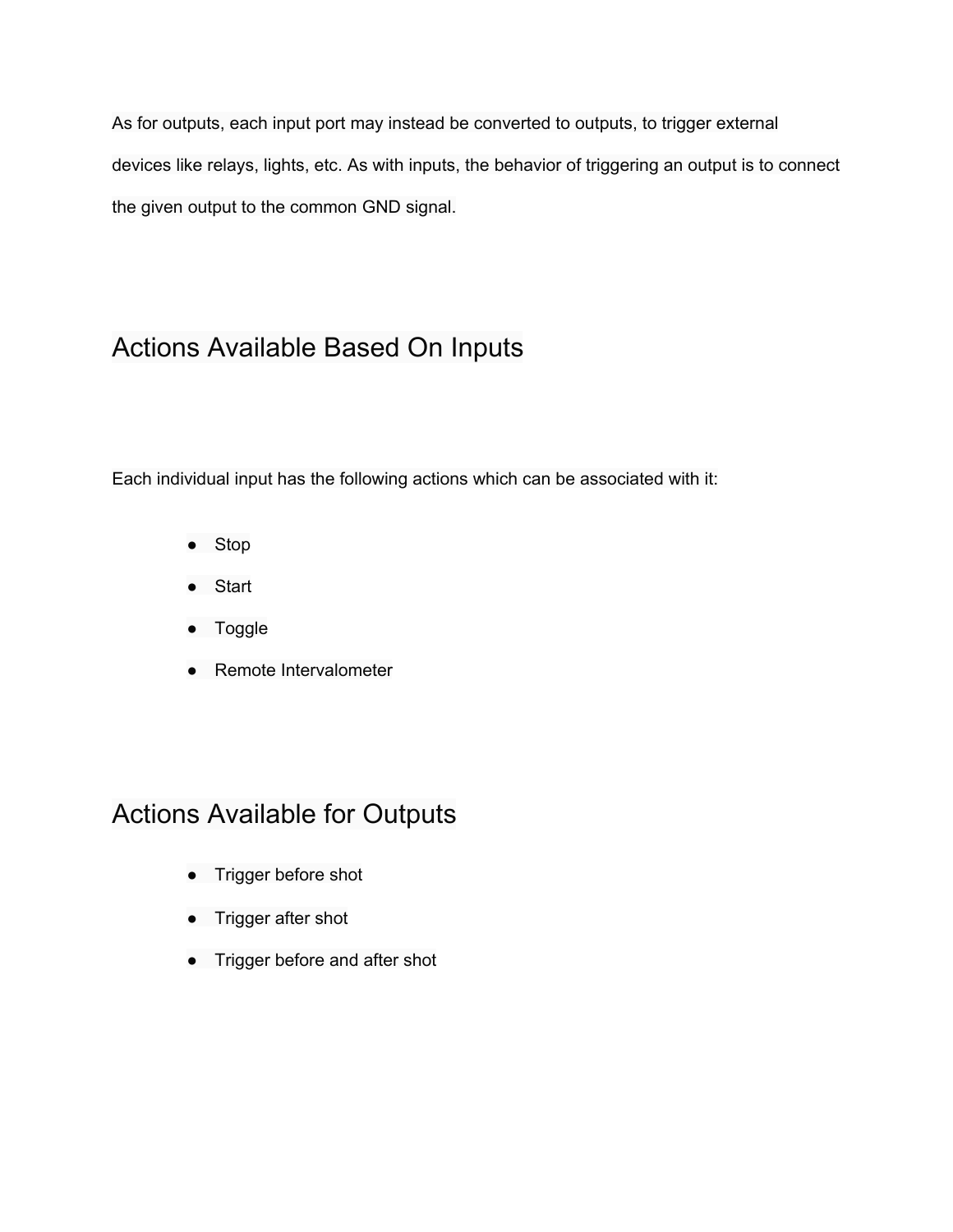The trigger times are shared between both outputs if they are configured to trigger at the same time.

## Dynamic Perception Multi-Function Switch Blocks

The Multi-Function Switch Blocks provide a quick and easy way to interact with the inputs on the MX2. They can be used either as limit switches, or as remote toggles. For information about how to configure the MX2 to work with the switch blocks in a particular role, see the sections below.

## Creating Limit Switches

For limit switches, the best type to use are momentary micro switches with a lever, either SPST (normally open), or SPDT (choose between normally open and normally closed). These switches are easily sourced cheaply, and work very well as limit switches. It is important to use the correct kind of switch for the correct application: the "lever-style" limit switches that have an arm are designed to be placed in a fixed position and the moving object should trip them by moving into them; if you want to place your switches on your cart - use a plunger-style switch instead.

To wire up your limit switch, connect the GND lead from your cable (the Sleeve of the TRS connector) to the Normally Open connector on the switch, and connect either the Ring (Input 1 in the MX2 firmware) or the Tip (Input 2 in the MX2 firmware) to the signal connector.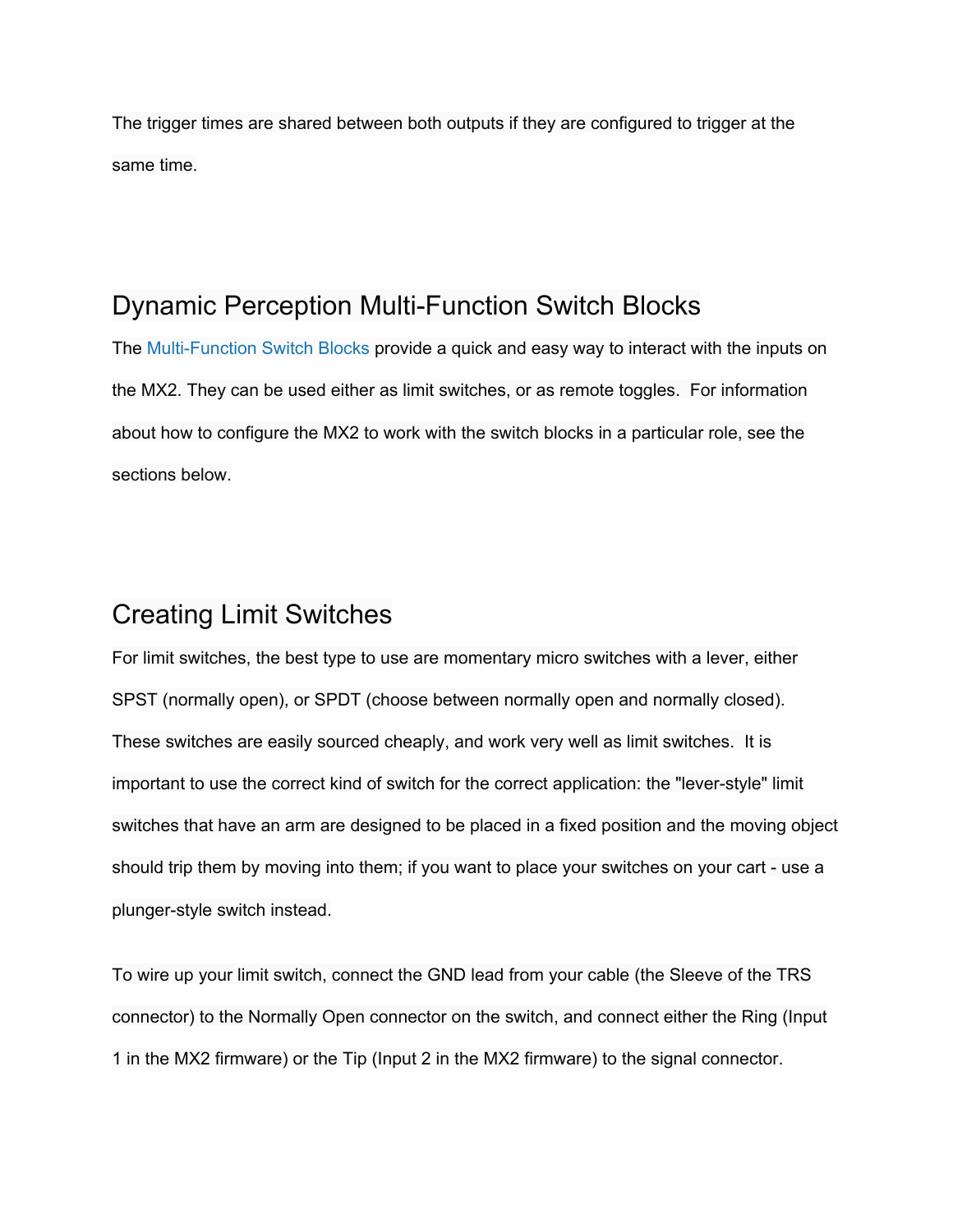Leave the normally closed contact unconnected! Now, when the switch is depressed, the input will be connected to the GND signal, and the MX2 will recognize it.

When using limit switches on your cart, you should generally have one on each side of the cart, to stop it from moving too far in either direction. You can use the same input for both switches to save yourself an input on the MX2, just splice in some extra wires. The best place to locate your switches are on the cart its self, either glued or fastened to the edges such that the belt clamps trip the switches. By placing them on the cart, you will reduce the amount of wiring you need to use.

Remember that the Ring is Input 1 in the MX2 firmware and the Tip is Input 2 in the MX2 firmware.

**NOTE: The limit switch function will only work when the program is 'on', do NOT rely on limit switches in** *manual motor***control! The input toggles do not apply to** *manual motor***control and you must prevent overrunning the belt clips by releasing the direction button before you hit them.**

#### **To configure the firmware to recognize your input as a limit switch:**

- 1. [Enter] to enter the main menu
- 2. [Down] to select **Settings**and press [Enter]
- 3. [Down] to select **Input** *x*and press [Enter]
- 4. [Up] or [Down] to set the value to *Stop*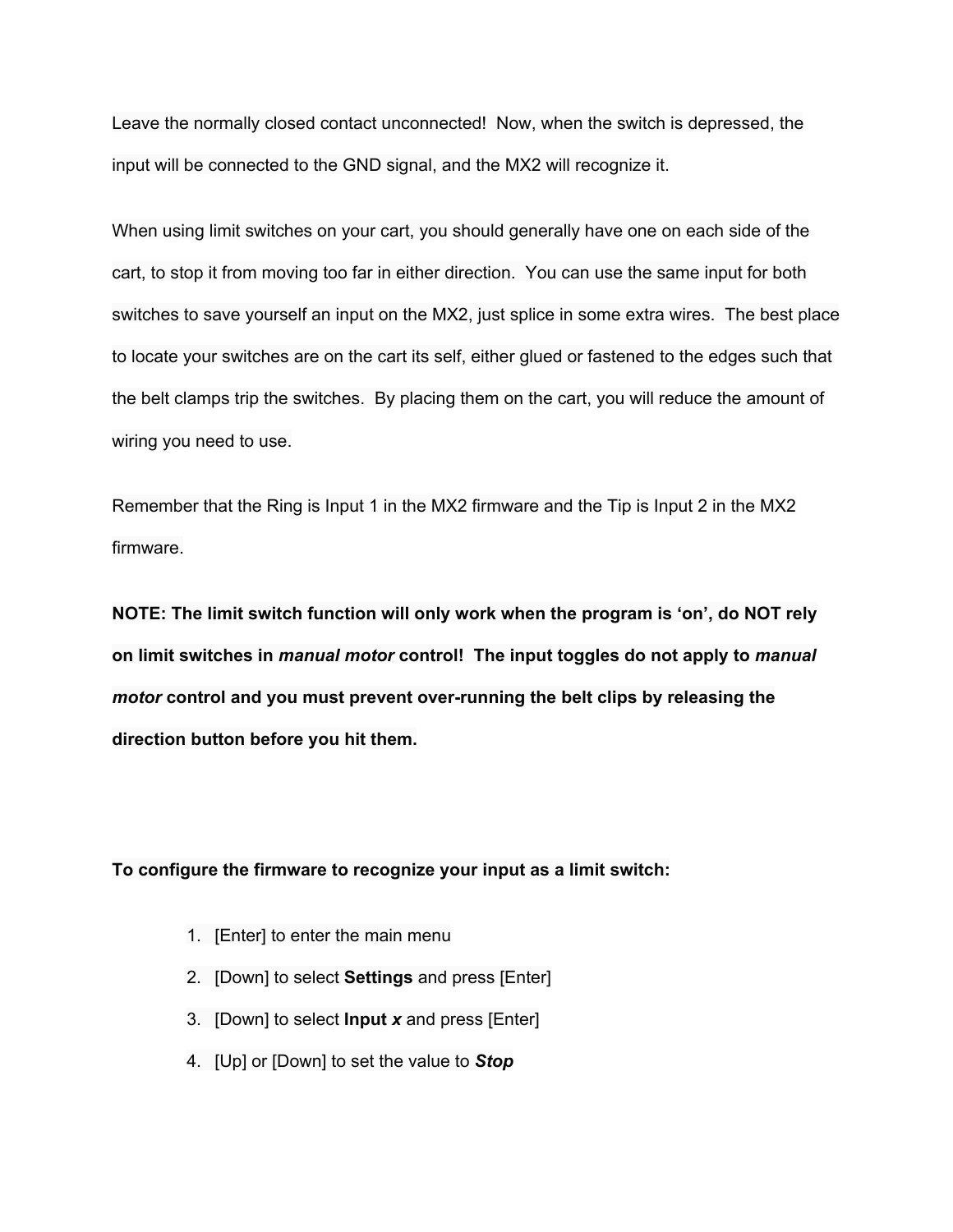5. [Enter] to save or [Right] to abort

# Creating Your Own Remote Toggle Switch

You can create your own toggle switch to start and stop the program from running when you press a remote button. Just like with limit switches above, we'll use a TRS cable to connect a momentary switch to the MX2. For this purpose, it is better to use an SPST Momentary Pushbutton (normally open) which are very easy to source and inexpensive. Connect one of the leads to one of the input conductors and the other to GND. Once you have configured the firmware correctly, every time you press the switch, the program will start if it is stopped, or stop if it is started.

Some wired remotes for cameras that have a 2.5mm TRS connector may work fine with the MX2, as long as they are not powered (no battery). You may have to experiment to see which input is triggered when using it.

### **To configure the firmware to recognize your input as a toggle switch:**

- 1. [Enter] to enter the main menu
- 2. [Down] to select **Settings**and press [Enter]
- 3. [Down] to select **Input** *x*and press [Enter]
- 4. [Up] or [Down] to set the value to *Toggle*
- 5. [Enter] to save or [Right] to abort

The MX2 controller is capable of controlling a low-cost motorized telescope head, in addition to its two axes of DC motor control. This functionality can be used to quickly and easily add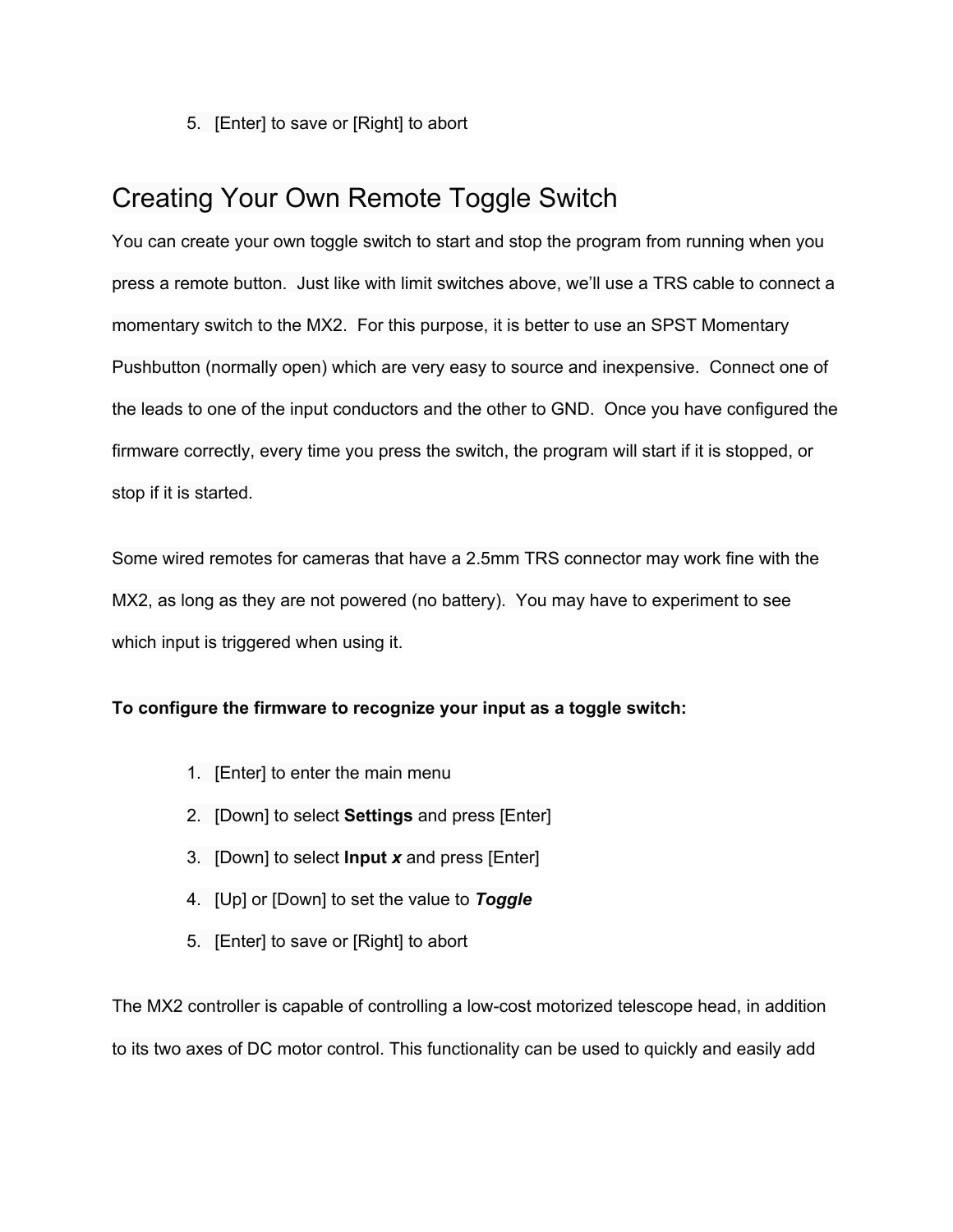pan and tilt control to your MoCo project at a very low cost. The following telescope mounts are supported:

- Acuter Merlin
- Merlin SynScan AZ GoTo
- Orion Teletrack
- Skywatcher Multifunction
- Celestron Skywatcher ('Backpacker')

You'll notice that the only difference between these mounts is the name brand and the hand-controller on it. You do not need to buy the GoTo models, as the extra cost will be unrealized (the MX2 replaces the hand-controller when used with the MX2 or the Stage Zero). Please note that these are the only officially supported telescope mounts. Other models produced by Synta or the other name brands they market under *may work* but have not been tested, and even if they do support the same protocol, they may have wildly different wiring requirements that may make them incompatible. From here on out, we will refer to these heads collectively as *Merlin*.

## How The Merlin Integration Works

The MX2 controller is capable of pretending to be the hand-controller shipped with the telescope head. It is used in place of the original hand controller. A special connector cable is made (instructions below), and is used to connect the *EXT 0* port on the MX2 to the *HC* port on the Merlin. Once the telescope functions have been enabled in the MX2 firmware, you will now have a new manual control option labeled 'Scope', and a second home screen will be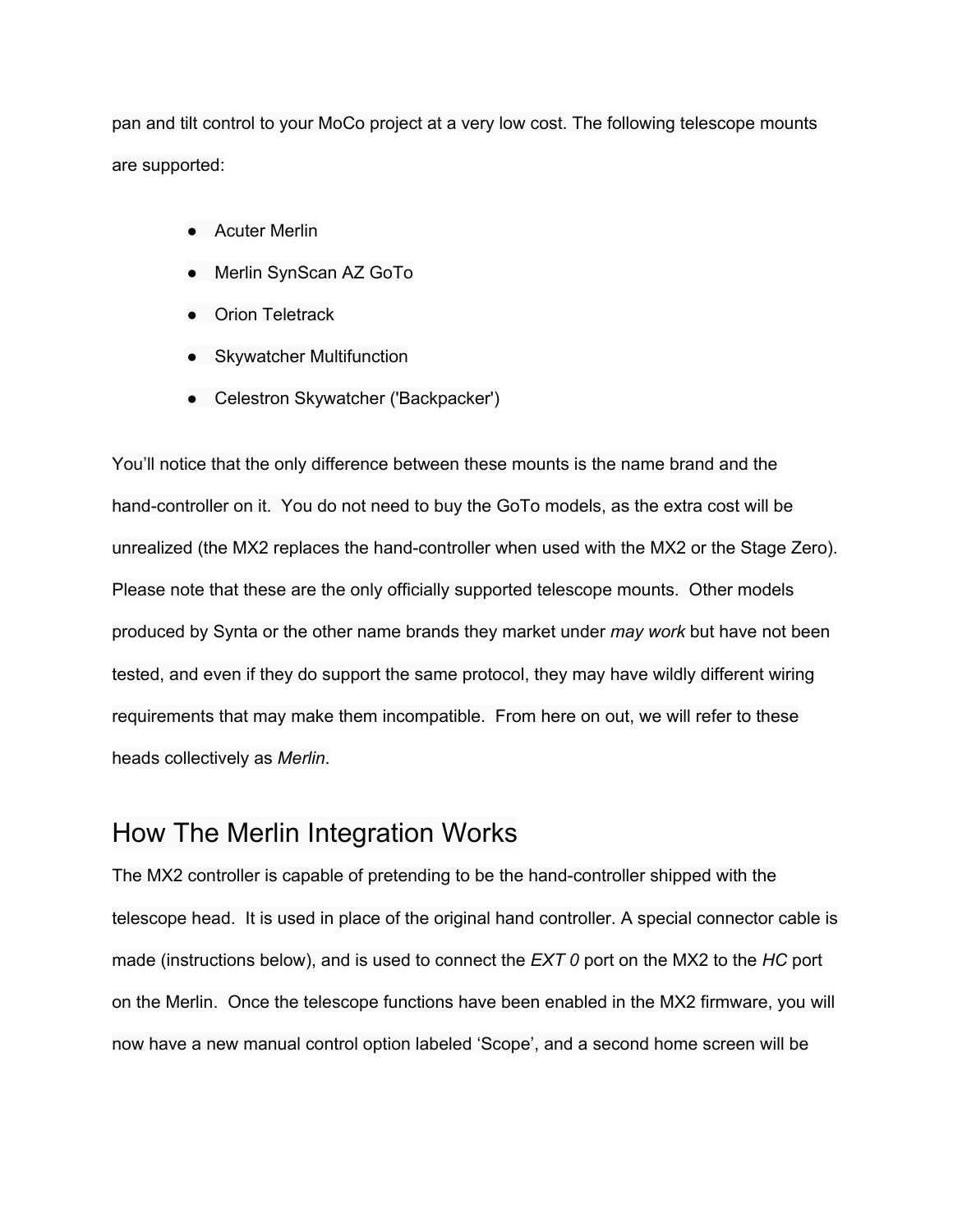available allowing you to specify the movement speeds or distances for the pan and tilt axes during program execution.

The MX2 communicates with the Merlin via a specially constructed cable, and uses a textual serial protocol to transmit and receive information from the Merlin mount.

Much of the integration work is based on the great work done by Gustav [Evertsson](http://www.google.com/url?q=http%3A%2F%2Fwww.guzzzt.com%2F&sa=D&sntz=1&usg=AFQjCNEUk8XvLKN4V20tXYuWkFMaDaZ1Mw) on hi[sGigapixel](http://www.google.com/url?q=http%3A%2F%2Fwww.gigapixel.nu%2Finfo_project.php&sa=D&sntz=1&usg=AFQjCNG6Lwcm_6UhxcQVl7boZR18wVeZug) Photo Rig and the [Papywizard](http://www.google.com/url?q=http%3A%2F%2Fwww.papywizard.org%2F&sa=D&sntz=1&usg=AFQjCNHIi-WriWLmXfk_Xh-SdyUfVVsIiQ) group where they have been working with the Merlin heads for some time. The MX2 firmware requires a modified version of Gustav's MerlinMount library that enables greater control of the head.

## **Limitations**

It goes without saying, there are always some limitations, and the Merlin control has a few:

- Ramping/feathering is not supported for the Merlin axes
- You cannot upload firmware with the Merlin cable connected to the MX2
- You must have the Merlin powered on and connected before attempting to use any Merlin-related features, or the MX2 will lockup and require a power cycle before responding
- You are limited to 1/10th of a degree speed/motion inputs for the Merlin head
- The Merlin head does not support *Calculated Interleave* mode, only *Fixed Interleave* and *Continuous motion modes* are supported.
- You cannot perform any other Serial communications with the MX2 via the USB port when the Merlin cable is connected
- You cannot use the camera port on the Merlin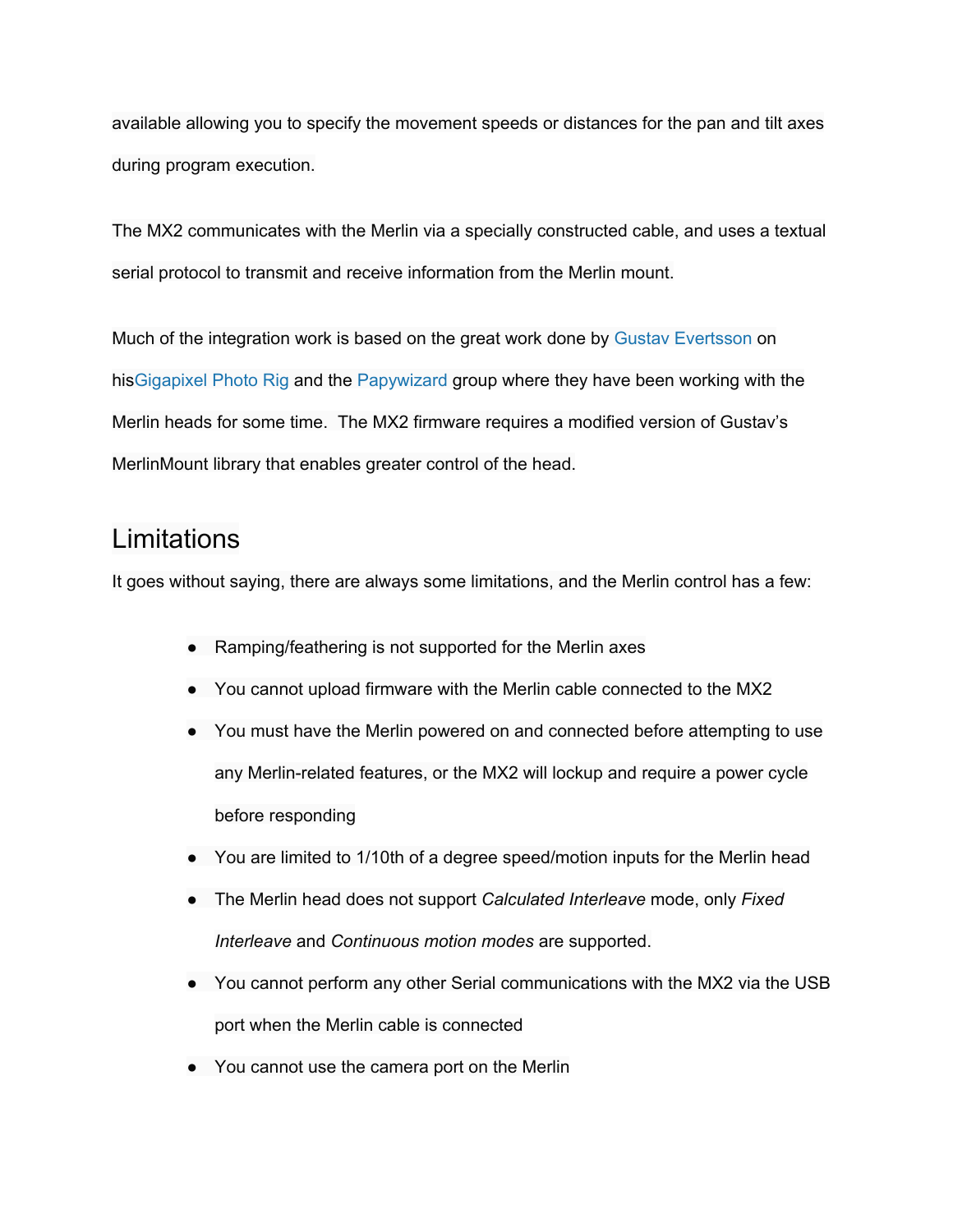- The Merlin requires its own 12V power supply
	- You can, however, use a Y-adapter for the 2.1mm power cable provided for the MX2
	- You can also run the Merlin off of AA batteries

# Running on USB Power Alone

If you wish to only control the Merlin and your camera with the MX2, and not control other DC motors via the motor ports, you may power the MX2 off of five volts via the USB cable. The Merlin will still need its own power supply, either via AA batteries or a 12V DC feed to the Merlin's power input port.

# Enabling Scope Control

To be able to control the Merlin via the MX2, you must enable the scope control in the firmware. This setting is found under the global settings menu.

## **To enable** *Scope Control*:

- 1. [Enter] to enter the main menu
- 2. [Down] to select **Settings** and press [Enter]
- 3. [Down] to select **Scope** and press [Enter]
- 4. [Up] or [Down] and choose *On*
- 5. [Enter] to save or [Right] to abort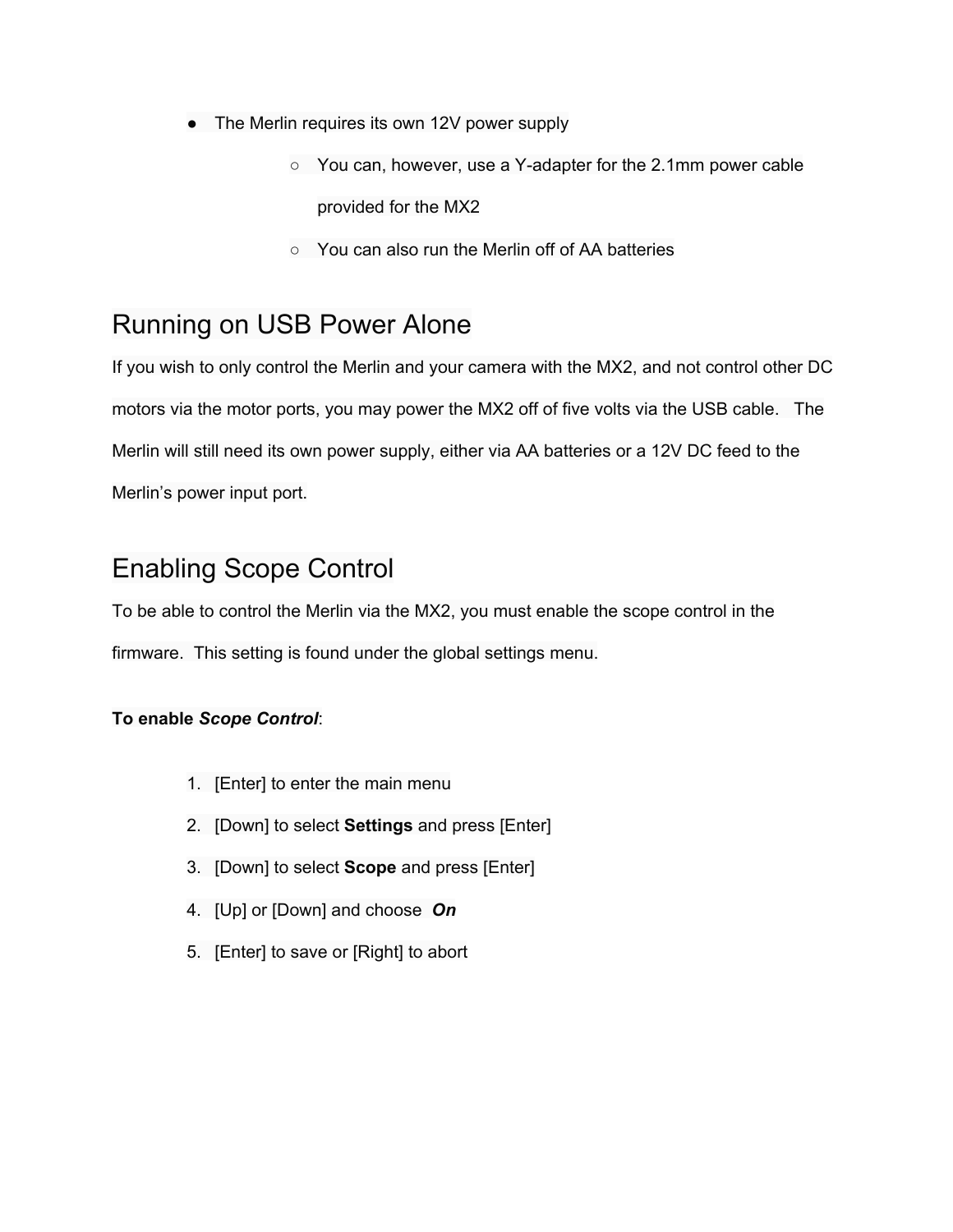# Manually Positioning the Merlin

Once you have enabled scope control, you will now have a new option available in the *manual control* screen labeled *scope*. This option enables you to control both axes of the Merlin from a single screen.

Inside the *scope* manual control screen, use [left] to cause the pan (yaw) axis to start moving left, and [right] to cause the pan axis to start moving right. Pressing either button again will cause the motion to stop. [up] and [down] cause the tilt (pitch) axis to move either up or down, again, pressing either a second time will stop movement.

Press [enter] to exit this screen and return to the main manual control screen.

*You can configure the speeds at which the pan and tilt axes move in the scope manual control screen by accessing the Main Menu>Scope menu, and configuring the desired manual speed, from 0.1 deg/minute, to 1,440 deg/minute.*

- 1. [Enter] to enter the main menu
- 2. [Down] to select **Manual**and press [Enter]
- 3. [Down] to select **Scope**, and press [Enter]
- 4. [Up], [Down], [Left], and [Right] to position the Merlin
- 5. [Enter] to exit the manual control screen
- 6. [Right] to return to the main menu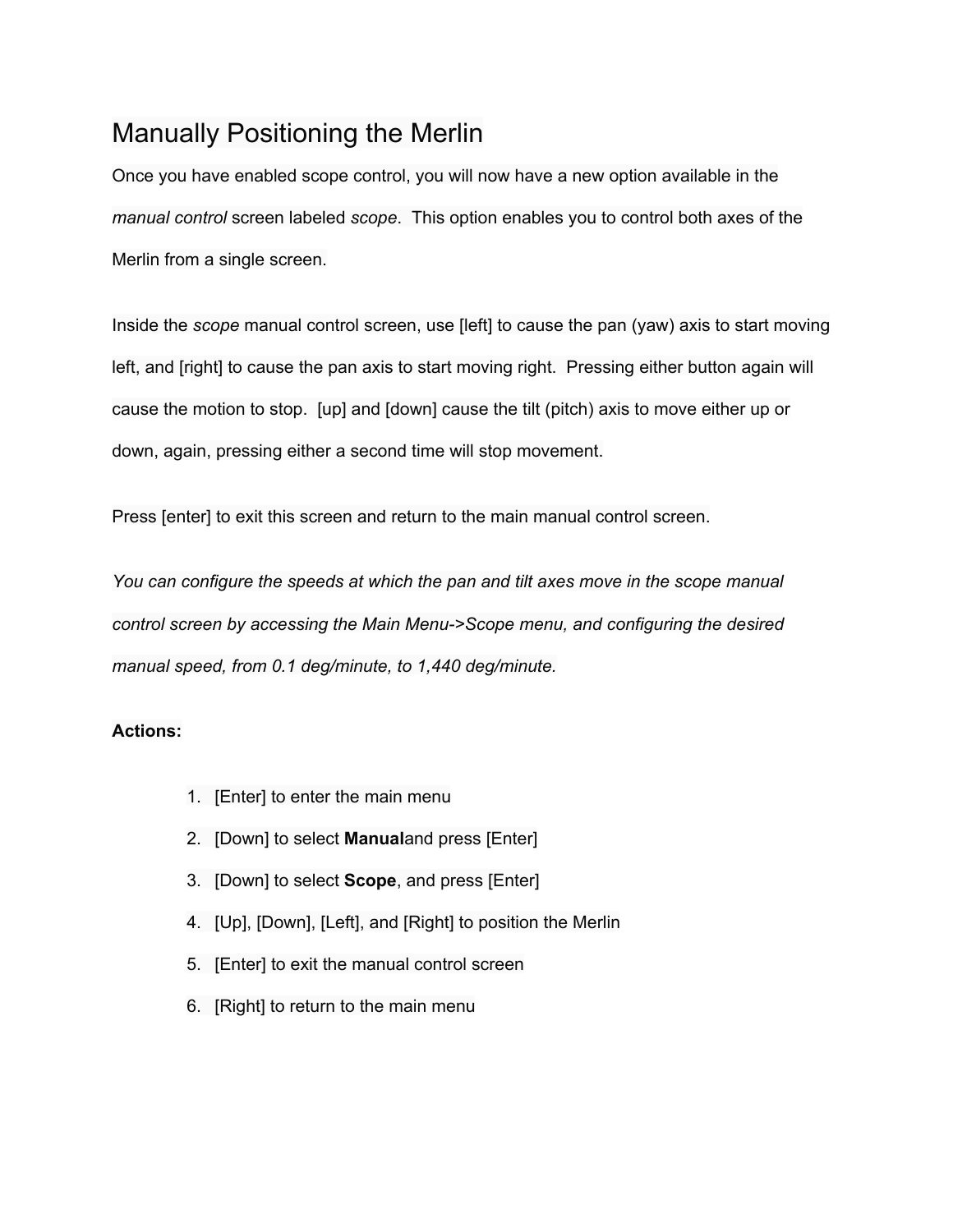# Configuring the Merlin for Use During a Shot

Once you have enabled *scope control* in the MX2 firmware, you will now have an additional home screen available. To access the additional home screen, simply press [Up] on the home screen with no items selected, it will switch to a new screen that looks like the following:

================

Off Scope

R0.0 U0.0

#### ================

This is the scope control screen. Like the normal home screen, you can use [Right] and [Left] to select an item to edit, the On/Off control works just as with the normal home screen, starting or stopping the current shot program. The pan axis is displayed first, and then the tilt axis, these values can be modified just like the normal axis controls on the normal home screen. You can select R for right or L for left for pan, or U for up and D for down for the tilt axis.

Distance values are input in tenths of degrees from 0.1 to 360. When in *continuous motion* mode these values indicate how many degrees to move per minute, whereas in *interleaved* mode, these values indicate how many degrees to move between each shot. Scope motion control always inherits from the global motion control mode with one caveat: when in